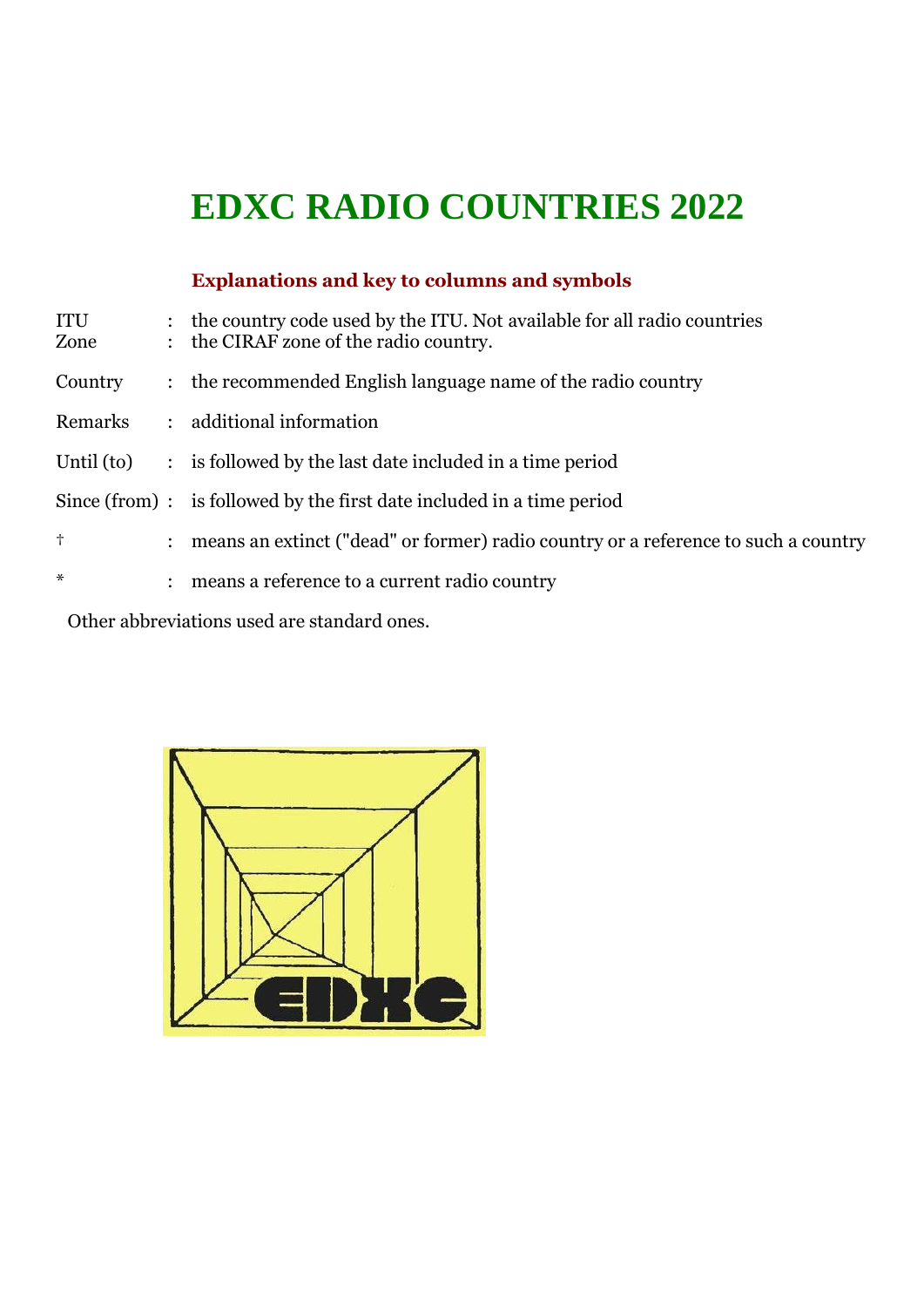#### **1 EUROPE**

|                   | e  | <b>ITU Zon Radio country</b>            | <b>Remarks</b>                                                                                                                               |
|-------------------|----|-----------------------------------------|----------------------------------------------------------------------------------------------------------------------------------------------|
| ALB               | 28 | <b>ALBANIA</b>                          |                                                                                                                                              |
| AND 27            |    | <b>ANDORRA</b>                          |                                                                                                                                              |
| AUT <sub>28</sub> |    | <b>AUSTRIA</b>                          |                                                                                                                                              |
| $AZR$ 36          |    | <b>AZORES</b>                           |                                                                                                                                              |
| <b>BLR</b> 29     |    | <b>BELARUS</b>                          | since 26 Dec 1991; before that part of the †USSR as the<br><b>Belorussian SSR</b>                                                            |
| BEL               | 27 | <b>BELGIUM</b>                          |                                                                                                                                              |
| BIH               | 28 | <b>BOSNIA AND</b><br><b>HERZEGOVINA</b> | since 6 Apr 1992; before that part of Yugoslavia (†Serbia and<br>Montenegro)                                                                 |
| <b>BUL</b>        | 28 | <b>BULGARIA</b>                         |                                                                                                                                              |
|                   | 28 | <b>BÜSINGEN</b>                         | German enclave in the Swiss canton of Schaffhausen                                                                                           |
|                   | 28 | <b>CAMPIONE</b>                         | Italian enclave in the Swiss canton of Ticino                                                                                                |
| <b>HRV 28</b>     |    | <b>CROATIA</b>                          | since 15 Jan 1992; before that part of Yugoslavia (†Serbia and<br>Montenegro)                                                                |
| TCH 28            |    | †CZECHOSLOVAKIA                         | until 31 Dec 1992; then as *Czech Republic and *Slovakia                                                                                     |
| <b>CZE</b>        | 28 | <b>CZECH REPUBLIC</b><br>(CZECHIA)      | since 1 Jan 1993; before that part of †Czechoslovakia                                                                                        |
| <b>DNK 18</b>     |    | <b>DENMARK</b>                          | incl. Bornholm island                                                                                                                        |
| <b>EST</b>        | 29 | <b>ESTONIA</b>                          | since 6 Sep 1991; before that part of the †USSR                                                                                              |
| <b>FRO</b>        | 18 | <b>FAROE ISLANDS</b>                    |                                                                                                                                              |
| <b>FIN</b>        | 18 | <b>FINLAND</b>                          | incl. Ahvenanmaa (Åland) islands                                                                                                             |
| F                 | 27 | <b>FRANCE</b>                           | incl. Corsica (Corse) island; excl. the Fontbonne and Col de la<br>Madonne (Mt. Agel) transmitter sites of Radio Monte Carlo, cf.<br>*Monaco |
| D                 | 28 | <b>GERMANY</b>                          | since 3 Oct 1990; before that as <sup>†</sup> Germany, East, †Germany,<br>West and †West Berlin                                              |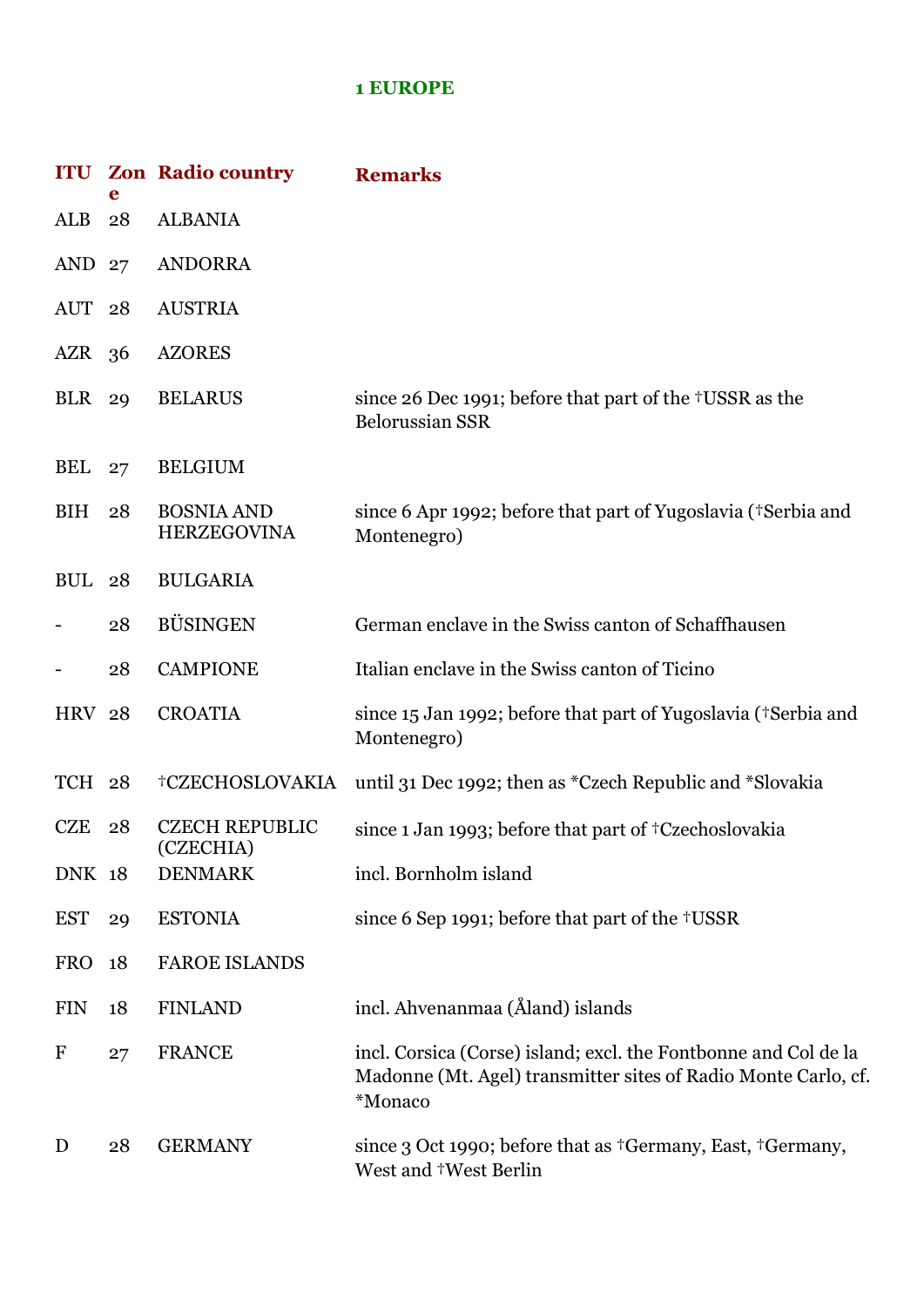| <b>DDR 28</b> |    | †GERMANY, EAST     | until 2 Oct 1990; after that part of *Germany; officially: German<br>Democratic Republic (GDR) or DDR; 8 May 1945 to 6 Oct 1949<br>Soviet Occupation Zone in Germany and Soviet Sector of Berlin                                         |
|---------------|----|--------------------|------------------------------------------------------------------------------------------------------------------------------------------------------------------------------------------------------------------------------------------|
|               | 28 | †GERMANY, WEST     | until 2 Oct 1990; after that part of *Germany; officially: Federal<br>Republic of Germany; since 1 Jan 1957 incl. †Saar; 8 May 1945<br>to 22 May 1949 American, British and French Occupation Zones<br>in Germany                        |
| <b>GIB</b>    | 37 | <b>GIBRALTAR</b>   | = British Gibraltar                                                                                                                                                                                                                      |
| GRC 28        |    | <b>GREECE</b>      | incl. Crete, the Aegean Is. and the Dodecanese Is.                                                                                                                                                                                       |
| <b>HNG 28</b> |    | <b>HUNGARY</b>     |                                                                                                                                                                                                                                          |
| <b>ISL</b>    | 17 | <b>ICELAND</b>     |                                                                                                                                                                                                                                          |
| IRL           | 27 | IRELAND (ÉIRE)     |                                                                                                                                                                                                                                          |
| $\mathbf I$   | 28 | <b>ITALY</b>       | incl. Sardinia (Sardegna), Sicily (Sicilia), Linosa, Pantelleria,<br>Lampedusa, since 6 Oct 1954 incl. northern part of Trieste<br>(Zone A); excl. the Santa Maria di Galeria transmitter site, cf.<br><i><b>*Vatican City State</b></i> |
|               | 18 | <b>JAN MAYEN</b>   |                                                                                                                                                                                                                                          |
| <b>KAL 29</b> |    | <b>KALININGRAD</b> | since 6 Sep 1991; before that part of the †USSR as the<br>Kaliningradskaya oblast, now enclave of *Russia                                                                                                                                |
| <b>RKS</b> 28 |    | <b>KOSOVO</b>      | since 17 Feb 2008; before that part of *Serbia                                                                                                                                                                                           |
| LVA 29        |    | <b>LATVIA</b>      | since 6 Sep 1991; before that part of the †USSR                                                                                                                                                                                          |
| <b>LIE</b>    | 28 | LIECHTENSTEIN      |                                                                                                                                                                                                                                          |
| LTU           | 29 | <b>LITHUANIA</b>   | since 6 Sep 1991; before that part of the †USSR                                                                                                                                                                                          |
|               | 28 | <b>LLIVIA</b>      | Spanish enclave in the French Département of Pyrénées<br>Orientales                                                                                                                                                                      |
| $LUX$ 27      |    | LUXEMBOURG         |                                                                                                                                                                                                                                          |
| <b>MDA 28</b> |    | <b>MOLDOVA</b>     | since 26 Dec 1991; before that part of the †USSR as the<br>Moldavian SSR. Transnistria unilateral independence declared<br>since July 1992                                                                                               |
| $MCO$ 27      |    | <b>MONACO</b>      | incl. the Fontbonne and Col de la Madonne (Mt. Agel)<br>transmitter sites on adjacent French territory, not incl. the<br>Roumoules site in France                                                                                        |
| <b>MNE 28</b> |    | MONTENEGRO         | since 4 June 2006; before that part of †Serbia and Montenegro                                                                                                                                                                            |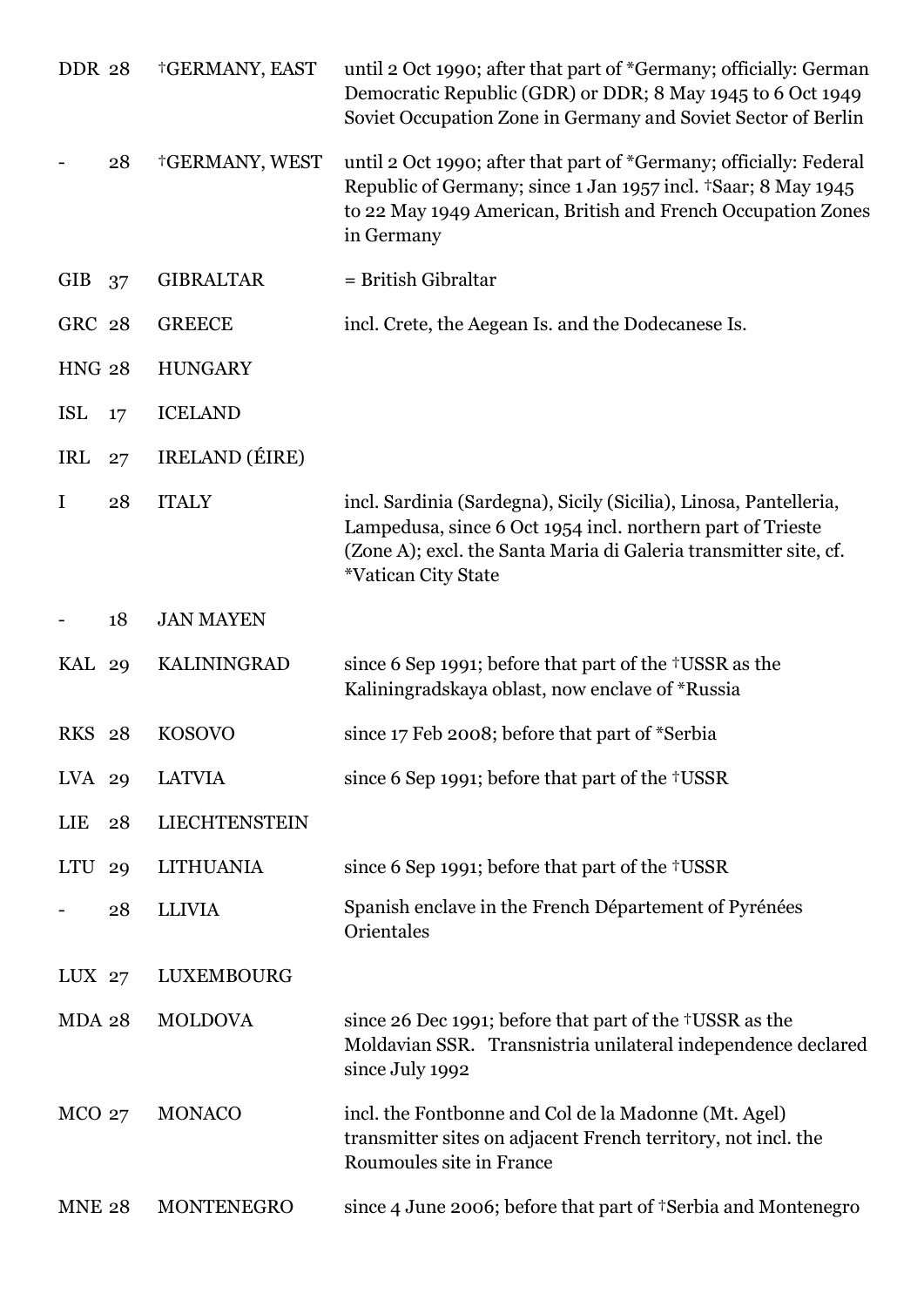| HOL 27         |    | <b>NETHERLANDS</b>               | Also know as Holland                                                                                                                                                                                                                                                                                         |
|----------------|----|----------------------------------|--------------------------------------------------------------------------------------------------------------------------------------------------------------------------------------------------------------------------------------------------------------------------------------------------------------|
| <b>MKD 28</b>  |    | <b>NORTH</b><br><b>MACEDONIA</b> | since 8 Apr 1993; before that part of Yugoslavia (+Serbia and<br>Montenegro) Until February 2019 called Macedonia (FYROM)                                                                                                                                                                                    |
| <b>NOR 18</b>  |    | <b>NORWAY</b>                    |                                                                                                                                                                                                                                                                                                              |
| POL 28         |    | <b>POLAND</b>                    |                                                                                                                                                                                                                                                                                                              |
| <b>POR 37</b>  |    | <b>PORTUGAL</b>                  |                                                                                                                                                                                                                                                                                                              |
| <b>ROU 28</b>  |    | <b>ROMANIA</b>                   |                                                                                                                                                                                                                                                                                                              |
| <b>RUS</b> --- |    | <b>RUSSIA</b>                    | since 26 Dec 1991; before that part of the †USSR; including<br>Asian part                                                                                                                                                                                                                                    |
|                | 28 | †SAAR                            | 3 Jan 1948 to 31 Dec 1956 a separate radio country, then to<br><sup>†</sup> Germany, West; now part of *Germany                                                                                                                                                                                              |
| <b>SMR 28</b>  |    | <b>SAN MARINO</b>                |                                                                                                                                                                                                                                                                                                              |
| SRB 28         |    | <b>SERBIA</b>                    | since 4 June 2006; before that part of †Serbia and Montenegro;<br>since 17 Feb 2008 excl. *Kosovo                                                                                                                                                                                                            |
| <b>YUG 28</b>  |    | <b>†SERBIA AND</b><br>MONTENEGRO | until 4 Feb 2003 known as Yugoslavia; since 6 Oct 1954 incl.<br>southern part of †Trieste (now in *Slovenia); since 15 Jan 1992<br>excl. *Croatia, *Slovenia; since 6 Apr 1992 excl. *Bosnia and<br>Herzegovina; since 8 Apr 1993 excl. *Macedonia; divided into<br>*Serbia and *Montenegro from 4 June 2006 |
| SVK 28         |    | <b>SLOVAKIA</b>                  | since 1 Jan 1993; before that part of †Czechoslovakia                                                                                                                                                                                                                                                        |
| SVN 28         |    | <b>SLOVENIA</b>                  | since $15$ Jan 1992; before that part of $\dagger$ Yugoslavia                                                                                                                                                                                                                                                |
| E              | 37 | <b>SPAIN</b>                     | incl. the Balearic Is. and Isla Alborán; excl. *Ceuta and *Melilla                                                                                                                                                                                                                                           |
|                | 18 | <b>SVALBARD</b>                  | also known as Spitsbergen; incl. Bjørnøya (Bear I.)                                                                                                                                                                                                                                                          |
| S              | 18 | <b>SWEDEN</b>                    | incl. Gotland and Öland                                                                                                                                                                                                                                                                                      |
| SUI            | 28 | SWITZERLAND                      |                                                                                                                                                                                                                                                                                                              |
|                | 28 | †TRIESTE                         | 10 Feb 1947 to 5 Oct 1954 a separate radio country; then<br>northern part (Zone A) to *Italy and southern part (Zone B) to<br>Yugoslavia (†Serbia and Montenegro) and then to *Slovenia                                                                                                                      |
| <b>UKR 29</b>  |    | <b>UKRAINE</b>                   | since 26 Dec 1991; before that part of the †USSR. Crimea<br>annexed by Russia since 26 March 2014.                                                                                                                                                                                                           |
| G              | 27 | UNITED KINGDOM                   | = England, Scotland, Wales, Northern Ireland; incl. the Channel<br>Is., Isle of Man, the Orkney and the Shetland Is.                                                                                                                                                                                         |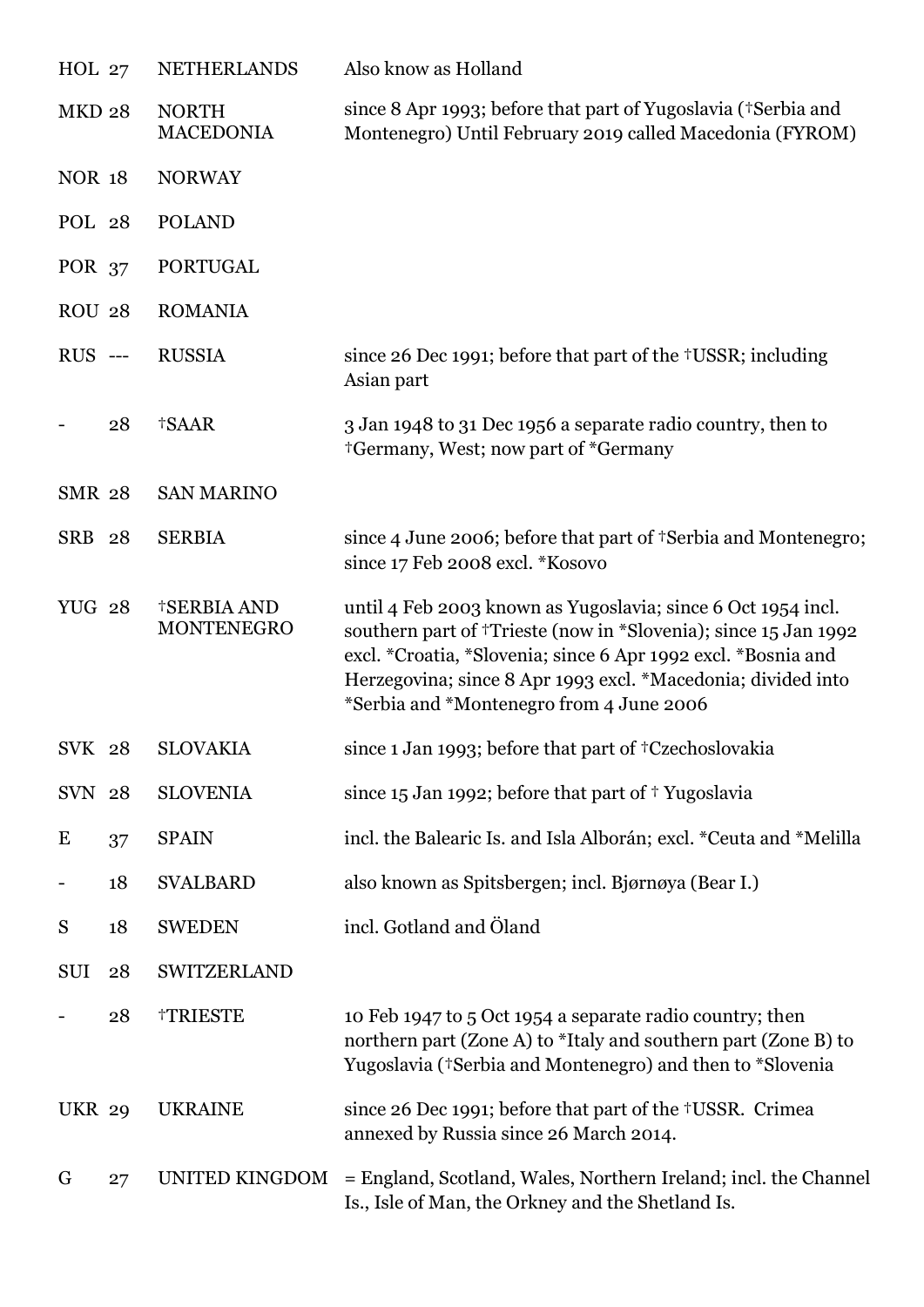| $URS$ --- |    | †USSR                               | (Soviet Union); until 25 Dec 1991; since 6 Sep 1991 excl.<br>*Estonia, *Latvia, *Lithuania, *Kaliningrad; from 26 Dec 1991<br>as *Belarus, *Moldova, *Russia, *Ukraine, all in Europe, and<br>*Armenia, *Azerbaijan, *Georgia, *Kazakstan, *Kyrgyzstan,<br>*Nakhichevan, *Tajikistan, *Turkmenistan, *Uzbekistan, all in<br>Asia |
|-----------|----|-------------------------------------|----------------------------------------------------------------------------------------------------------------------------------------------------------------------------------------------------------------------------------------------------------------------------------------------------------------------------------|
| $CVA$ 28  |    | <b>VATICAN CITY</b><br><b>STATE</b> | incl. the Santa Maria di Galeria transmitter site (exterritorial<br>rights area in *Italy)                                                                                                                                                                                                                                       |
|           | 28 | <b>†WEST BERLIN</b>                 | until 2 Oct 1990; after that part of *Germany; 8 May 1945 to 22<br>May 1949 American, British and French Sectors of Berlin                                                                                                                                                                                                       |
|           |    |                                     | Europe total: $53 + 18$ radio countries                                                                                                                                                                                                                                                                                          |
|           |    |                                     | Note: There are also many other, usually very small, enclaves in<br>Europe. The editor invites information about confirmed<br>broadcast activities from any such enclave.                                                                                                                                                        |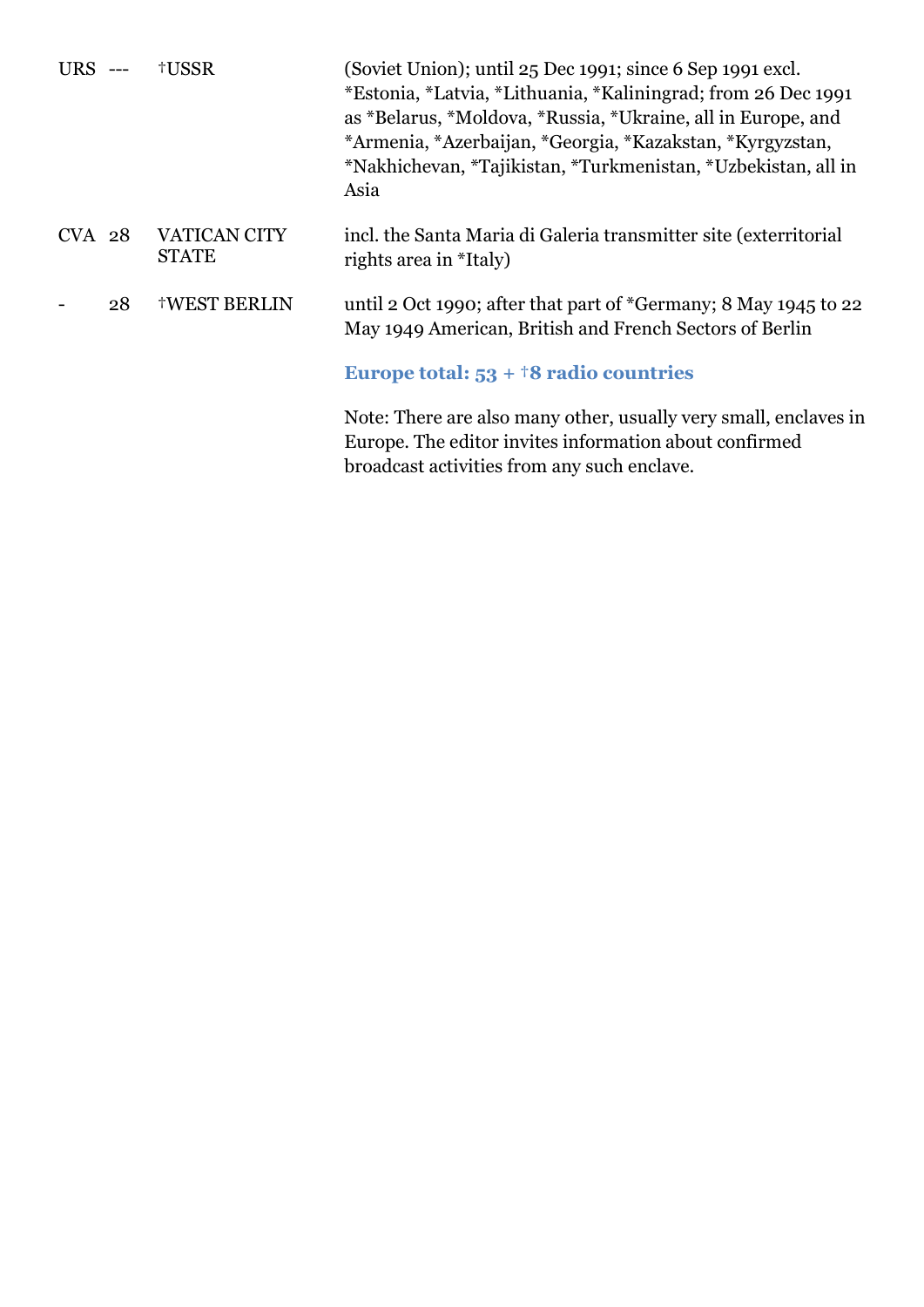#### **2 AFRICA**

|                   |    | <b>ITU Zone Radio country</b>             | <b>Remarks</b>                                                                                                                      |
|-------------------|----|-------------------------------------------|-------------------------------------------------------------------------------------------------------------------------------------|
| ALG $37$          |    | <b>ALGERIA</b>                            |                                                                                                                                     |
| $AGL$ 52          |    | <b>ANGOLA</b>                             | excl. *Cabinda                                                                                                                      |
| ASC 66            |    | <b>ASCENSION</b>                          |                                                                                                                                     |
| <b>BEN</b> 46     |    | <b>BENIN</b>                              | since 4 Dec 1958; before that part of †French West Africa; until<br>30 Nov 1975 named Dahomey                                       |
|                   | 46 | †BIAFRA                                   | 30 May 1967 to 15 Jan 1970 a separate radio country; before<br>and after this period part of *Nigeria                               |
| <b>BOT</b> 57     |    | <b>BOTSWANA</b>                           | until 29 Sep 1966 Bechuanaland; since 30 Sep 1966 excl. the<br>Imperial Reserve in Mafeking (cf. *South Africa)                     |
|                   | 46 | †BRITISH<br><b>CAMEROONS</b>              | until 30 Sep 1961; 1 Jun 1961 northern part to *Nigeria, 1 Oct<br>1961 southern part (incl. towns of Buea, Bamenda) to<br>*Cameroon |
|                   | 48 | †BRITISH<br>SOMALILAND                    | until 30 Jun 1960; after that part of *Somalia                                                                                      |
| BFA 46            |    | <b>BURKINA FASO</b>                       | since 11 Dec 1958; before that part of †French West Africa;<br>until 02 Aug.1984 named Upper Volta                                  |
| <b>BDI</b>        | 53 | <b>BURUNDI</b>                            | since 1 Jul 1962; before that part of †Ruanda-Urundi                                                                                |
|                   | 52 | <b>CABINDA</b>                            | enclave of *Angola                                                                                                                  |
| <b>CME 47</b>     |    | <b>CAMEROON</b>                           | from 1 Oct 1961 incl. the southern part of †British Cameroons                                                                       |
| CNR 36            |    | <b>CANARY ISLANDS</b>                     |                                                                                                                                     |
| $CPV$ 46          |    | <b>CAPE VERDE</b>                         |                                                                                                                                     |
| CAF 47            |    | <b>CENTRAL AFRICAN</b><br><b>REPUBLIC</b> | since 1 Dec 1958; before that part of †French Equatorial Africa                                                                     |
|                   | 37 | <b>CEUTA</b>                              | since 7 Apr 1956; before that part of †Spanish Morocco                                                                              |
| TCD 47            |    | CHAD (TCHAD)                              | since 28 Nov 1958; before that part of †French Equatorial<br>Africa                                                                 |
| COM <sub>53</sub> |    | <b>COMOROS</b>                            | since 6 Jul 1975 excl. *Mayotte                                                                                                     |
| $COG$ 52          |    | CONGO, REPUBLIC<br><b>OF THE</b>          | since 28 Nov 1958; before that part of <sup>†</sup> French Equatorial<br>Africa; until 15 Aug 1960 named French Congo               |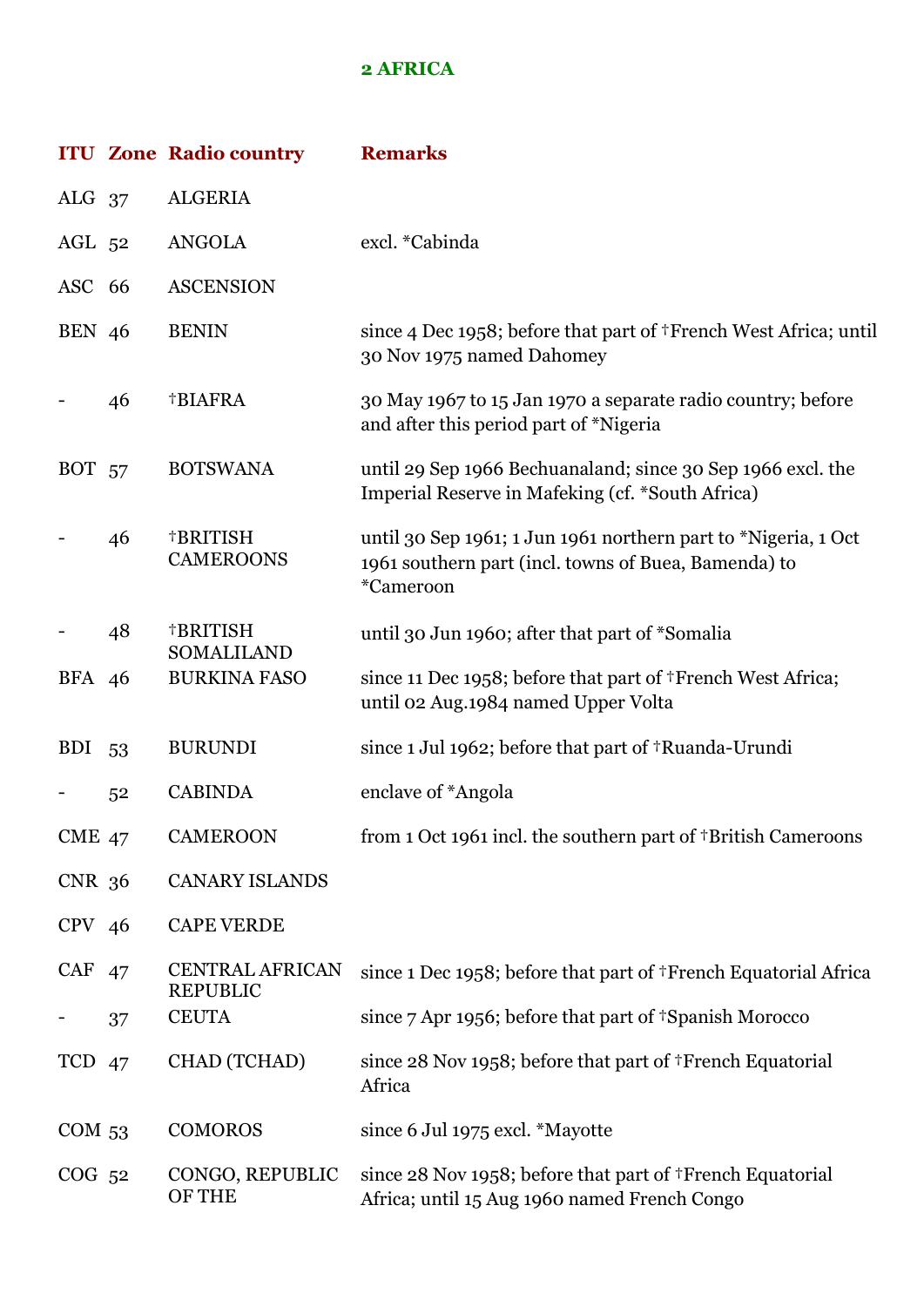| $COD$ 52      |    | CONGO,<br><b>DEMOCRATIC</b><br><b>REPUBLIC OF THE</b> | until 29 Jun 1960 named Belgian Congo; from 30 Jun 1969<br>named first Congo-Léopoldville, then Congo-Kinshasa, from<br>28 Oct 1971 named Zaïre, in 1997 changed to the current name;<br>11 Jul 1960 to 31 Dec 1962 excl. †Katanga                                                                  |
|---------------|----|-------------------------------------------------------|-----------------------------------------------------------------------------------------------------------------------------------------------------------------------------------------------------------------------------------------------------------------------------------------------------|
| DJI           | 48 | <b>DJIBOUTI</b>                                       | until 5 Jun 1967 named French Somali Coast (French<br>Somaliland), then until 26 Jun 1977 Afars & Issas                                                                                                                                                                                             |
| $EGY$ 38      |    | <b>EGYPT</b>                                          | 22 Feb 1958 to 31 Aug 1971 named United Arab Rep.; incl.<br>Asian part; since 23 Jul 1956 incl. the +Suez Canal Zone; cf.<br>*Israel                                                                                                                                                                |
| <b>GNE 47</b> |    | <b>EQUATORIAL</b><br><b>GUINEA</b>                    | = Mbini (Río Muni) & Bioko (Fernando Póo); excl. *Annobón;<br>until 11 Oct 1968 named Spanish Guinea                                                                                                                                                                                                |
| ERI           | 48 | <b>ERITREA</b>                                        | until 10 Sep 52 and from 24 May 1993; during the intervening<br>period to *Ethiopia                                                                                                                                                                                                                 |
| SWZ 57        |    | <b>ESWATINI</b>                                       | called Swaziland until 19 April 2018                                                                                                                                                                                                                                                                |
| ETH $48$      |    | <b>ETHIOPIA</b>                                       | 11 Sep 1952 to 23 May 1993 incl. *Eritrea                                                                                                                                                                                                                                                           |
|               | 53 | <b>EUROPA</b>                                         | = Europa Island and Bassas da India (islands); French<br>possessions in the Mozambique Channel                                                                                                                                                                                                      |
|               | 47 | <b>†FRENCH</b><br><b>EQUATORIAL</b><br><b>AFRICA</b>  | until 30 Nov 1958; since 28 Nov 1958 excl. *Chad, *Congo,<br>*Gabon; remaining part as *Central African Rep. from 1 Dec<br>1958                                                                                                                                                                     |
|               | 37 |                                                       | <sup>†</sup> FRENCH MOROCCO until 1 Mar 1956; then part of *Morocco                                                                                                                                                                                                                                 |
|               | 46 | <b>†FRENCH WEST</b><br><b>AFRICA</b>                  | until 17 Dec 1958; since 2 Oct 1958 excl. *Guinea; since 24 Nov<br>1958 excl. the Sudanese Rep. (now *Mali) and *Sénégal; since 3<br>Dec 1958 excl. *Ivory Coast and Dahomey (now *Benin); since<br>11 Dec 1958 excl. Upper Volta (now *Burkina Faso); remaining<br>part as *Niger from 18 Dec 1958 |
| GAB 52        |    | <b>GABON</b>                                          | since 28 Nov 1958; before that part of †French Equatorial<br>Africa                                                                                                                                                                                                                                 |
| <b>GMB 46</b> |    | <b>GAMBIA</b>                                         |                                                                                                                                                                                                                                                                                                     |
| GHA 46        |    | <b>GHANA</b>                                          | until 5 Mar 1957 named Gold Coast                                                                                                                                                                                                                                                                   |
| GUI 46        |    | <b>GUINEA</b>                                         | since 2 Oct 1958; before that part of †French West Africa                                                                                                                                                                                                                                           |
| GNB 46        |    | <b>GUINEA-BISSAU</b>                                  | until 9 Sep 1974 Portuguese Guinea                                                                                                                                                                                                                                                                  |
|               | 37 | †IFNI                                                 | until 29 Jun 1969; after that part of *Morocco                                                                                                                                                                                                                                                      |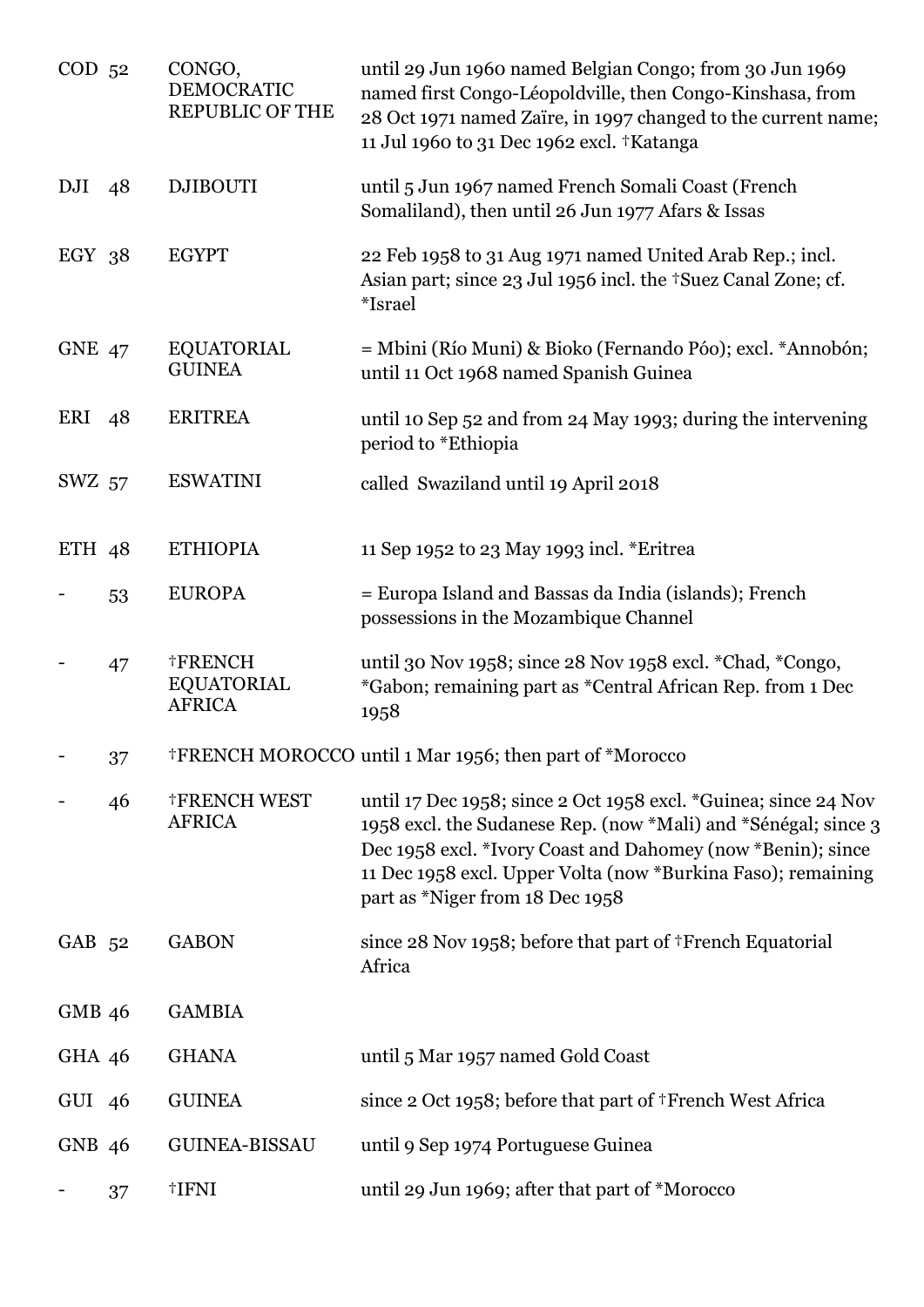|               | 48 | †ITALIAN<br><b>SOMALILAND</b> | until 30 Jun 1960; after that part of *Somalia                                                                                                                                                                                                            |
|---------------|----|-------------------------------|-----------------------------------------------------------------------------------------------------------------------------------------------------------------------------------------------------------------------------------------------------------|
| <b>CTI</b>    | 46 | <b>IVORY COAST</b>            | since 3 Dec 1958; before that part of †French West Africa                                                                                                                                                                                                 |
|               | 53 | <b>JUAN DE NOVA</b>           | island, G.C: 17.02S/43.42E                                                                                                                                                                                                                                |
|               | 52 | <b>†KATANGA</b>               | 11 Jul 1960 to 31 Dec 1962 a separate radio country; before and<br>after this period part of Congo-Léopoldville (now *Congo-<br>Kinshasa)                                                                                                                 |
| KEN 48        |    | <b>KENYA</b>                  |                                                                                                                                                                                                                                                           |
| $LSO$ 57      |    | <b>LESOTHO</b>                | until 3 Oct 1966 named Basutoland                                                                                                                                                                                                                         |
| LBR 46        |    | <b>LIBERIA</b>                |                                                                                                                                                                                                                                                           |
| $LBY$ 38      |    | <b>LIBYA</b>                  | until 23 Dec 1951 = Cyrenaica & Tripolitania                                                                                                                                                                                                              |
| $MDG$ 53      |    | <b>MADAGASCAR</b>             | 26 Jun 1960 to 20 Dec 1975 named Malagasy Republic                                                                                                                                                                                                        |
| <b>MDR 36</b> |    | <b>MADEIRA</b>                |                                                                                                                                                                                                                                                           |
| <b>MWI 53</b> |    | <b>MALAWI</b>                 | until 5 Jul 1964 named Nyasaland                                                                                                                                                                                                                          |
| MLI 46        |    | <b>MALI</b>                   | since 24 Nov 1958; before that part of †French West Africa;<br>until 20 Aug 1960 the Sudanese Rep., 16 Jan 1959 to 20 Aug<br>1960 within the Mali Federation                                                                                              |
| <b>MTN 46</b> |    | <b>MAURITANIA</b>             | since 28 Nov 1958; before that part of †French West Africa                                                                                                                                                                                                |
| <b>MAU 53</b> |    | <b>MAURITIUS</b>              | incl. Agalega Islands, Cargados Carajos Shoals (Saint Brandon)<br>and Rodrigues                                                                                                                                                                           |
| <b>MYT 53</b> |    | <b>MAYOTTE</b>                | since 6 Jul 1975; before that part of *Comoros; overseas<br>department of France; incl. Iles Glorieuses (Glorioso Islands),<br>possession of France;                                                                                                      |
|               | 37 | MELILLA                       | since 7 Apr 1956; before that part of <sup>†</sup> Spanish Morocco                                                                                                                                                                                        |
| <b>MRC 37</b> |    | <b>MOROCCO</b>                | since 2 Mar 1956; since 7 Apr 1956 incl. †Spanish Morocco;<br>since 29 Oct 1956 incl. †Tangier; since 1 Apr 1958 incl. Tarfaya<br>region of †Spanish Sahara; since 30 Jun 1969 incl. †Ifní; since<br>26 Feb 1976 incl. rest of †Spanish Sahara (disputed) |
| $MOZ$ 53      |    | MOZAMBIQUE                    |                                                                                                                                                                                                                                                           |
| <b>NMB</b> 57 |    | <b>NAMIBIA</b>                | until 20 Mar 1990 named South West Africa; since 1 Mar 1994<br>incl. †Walvis Bay                                                                                                                                                                          |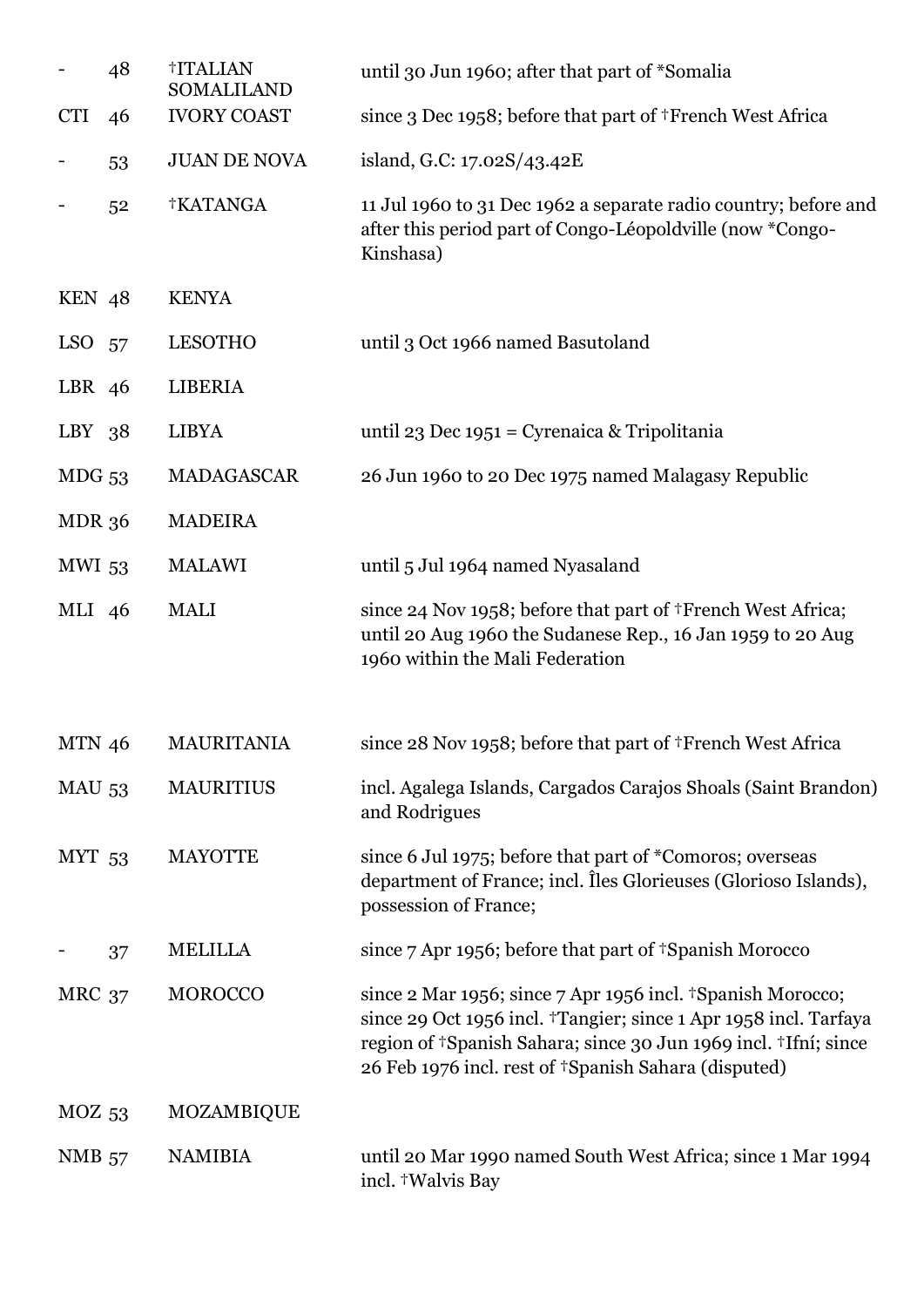| <b>NGR 46</b> |    | <b>NIGER</b>                      | since 18 Dec 1958; before that part of †French West Africa                                                                                                      |
|---------------|----|-----------------------------------|-----------------------------------------------------------------------------------------------------------------------------------------------------------------|
| NIG 46        |    | <b>NIGERIA</b>                    | 30 May 1967 to 15 Jan 1970 excl. †Biafra; from 1 Juni 1961 incl.<br>northern part of †British Cameroons                                                         |
| <b>REU 53</b> |    | <b>REUNION</b>                    | overseas department of France; incl. Tromelin Island, French<br>possession                                                                                      |
|               | 53 | †RUANDA-URUNDI                    | until 30 Jun 1962; then as *Burundi and *Rwanda                                                                                                                 |
| <b>RRW 53</b> |    | <b>RWANDA</b>                     | since 1 Jul 1962; before that part of †Ruanda-Urundi                                                                                                            |
| STP 47        |    | SÃO TOMÉ &<br>PRÍNCIPE            |                                                                                                                                                                 |
| SEN 46        |    | <b>SENEGAL</b>                    | since 25 Nov 1958; before that part of †French West Africa; 16<br>Jan 1959 to 20 Aug 1960 part of the Mali Federation, cf. *Mali                                |
| SEY 53        |    | <b>SEYCHELLES</b>                 | From 8 Nov 1965 to 28/29 June 1976 the Aldabra Islands,<br>Farquhar and Desroches Islands were an outlying part of the<br><b>British Indian Ocean Territory</b> |
| SRL 46        |    | <b>SIERRA LEONE</b>               |                                                                                                                                                                 |
| SOM 48        |    | <b>SOMALIA</b>                    | since 1 Jul 1960; before that as †British Somaliland and<br>†Italian Somaliland                                                                                 |
|               | 48 | SOMALILAND                        | part of Somalia (1960-1991) De facto independant since 18 May<br>1991                                                                                           |
| AFS           | 57 | <b>SOUTH AFRICA</b>               | since 30 Sep 1966 incl. the Imperial Reserve in Mafeking; incl.<br>the former so called homelands; excl. †Walvis Bay                                            |
| <b>SSD</b>    |    | 47,48 SOUTH SUDAN                 | since 9 Jul 2011; before that part of *Sudan                                                                                                                    |
|               | 37 | <b>†SPANISH</b><br><b>MOROCCO</b> | until 6 Apr 1956; then part of *Morocco, exc. for *Ceuta and<br>*Melilla                                                                                        |
| <b>AOE</b> 46 |    | <b>†SPANISH SAHARA</b>            | until 25 Feb 1976; then to *Morocco; since 1 Apr 1958 the<br>Tarfaya region to *Morocco                                                                         |
| <b>SHN 66</b> |    | <b>ST. HELENA</b>                 |                                                                                                                                                                 |
|               |    | SDN $47,48$ SUDAN                 | since 9 Jul 2011 excl. *South Sudan                                                                                                                             |
|               | 38 |                                   | <sup>†</sup> SUEZ CANAL ZONE until 22 Jul 1956; then part of *Egypt                                                                                             |
| TGK 53        |    | †TANGANYIKA                       | until 25 Apr 1964; then part of *Tanzania                                                                                                                       |
|               | 37 | †TANGIER                          | until 28 Oct 1956; then part of *Morocco                                                                                                                        |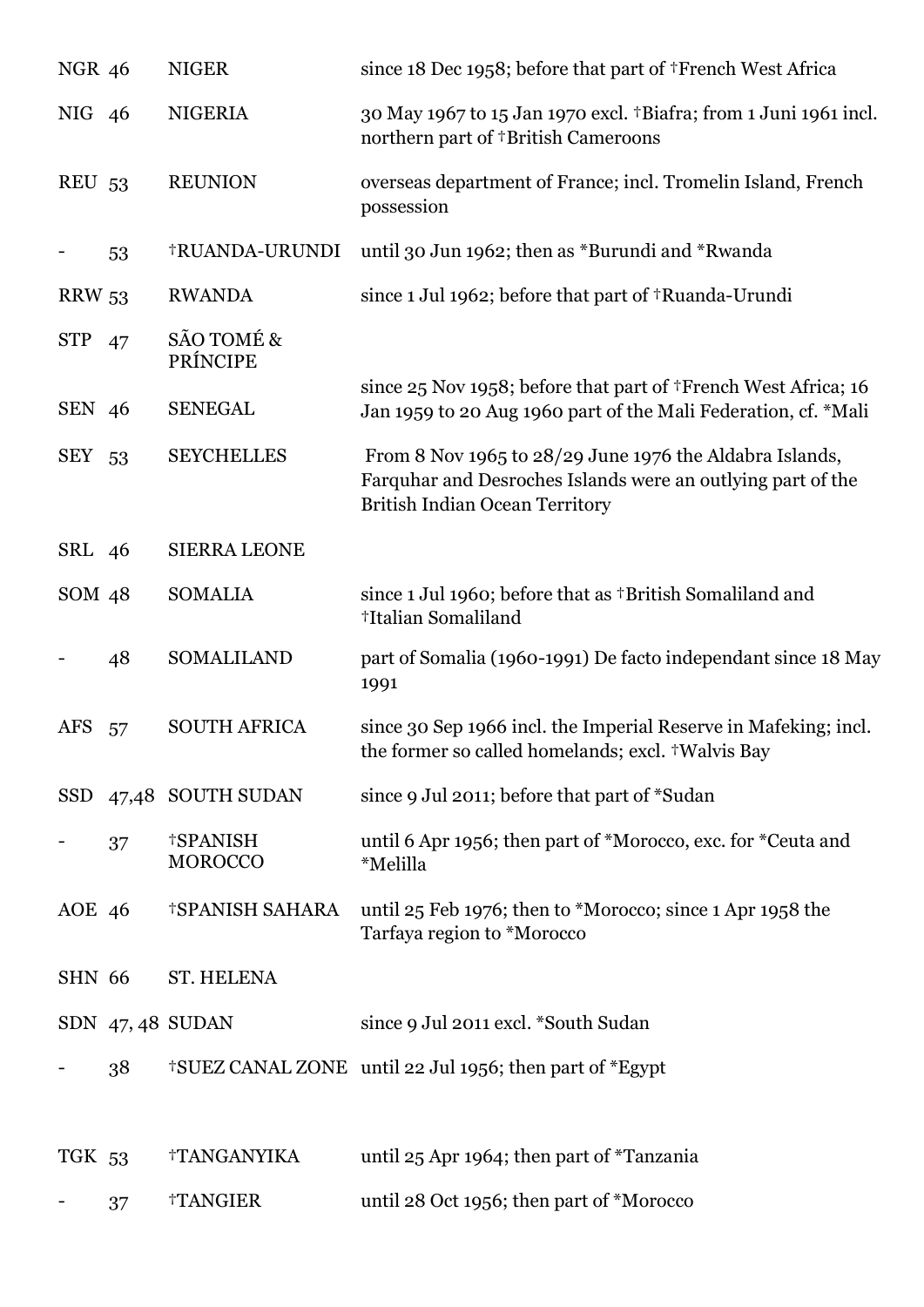| TZA 53   |    | <b>TANZANIA</b>                 | since 26 Apr 1964; before that as <sup>†</sup> Tanganyika and †Zanzibar;<br>until 28 Oct 1964 named Tanganyika and Zanzibar |
|----------|----|---------------------------------|-----------------------------------------------------------------------------------------------------------------------------|
| TGO 46   |    | <b>TOGO</b>                     |                                                                                                                             |
| TRC 66   |    | TRISTAN DA CUNHA incl. Gough I. |                                                                                                                             |
| TUN 37   |    | <b>TUNISIA</b>                  |                                                                                                                             |
| UGA 48   |    | <b>UGANDA</b>                   |                                                                                                                             |
|          | 57 | <b>†WALVIS BAY</b>              | until 28 Feb 1994 as enclave of *South Africa; then part of<br>*Namibia                                                     |
| $ZMB$ 53 |    | <b>ZAMBIA</b>                   | until 23 Oct 1964 named Northern Rhodesia                                                                                   |
| $ZAN$ 53 |    | †ZANZIBAR                       | until 25 Apr 1964; then part of *Tanzania; incl. Pemba                                                                      |
| ZWE 53   |    | ZIMBABWE                        | until 23 Oct 1964 named Southern Rhodesia, then until 18 Apr<br>1980 named Rhodesia                                         |

**Africa total: 67 + †17 radio countries**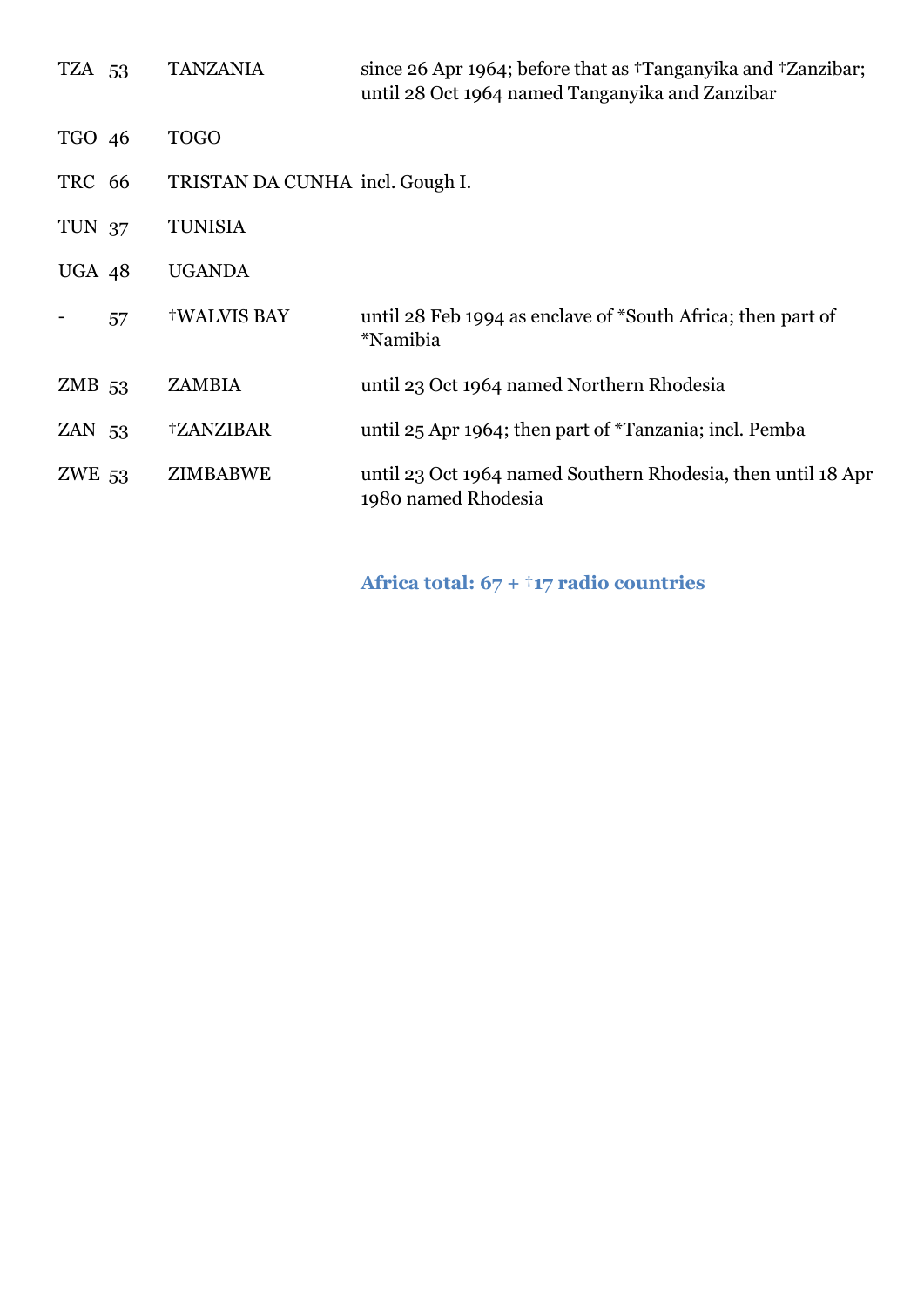## **3 ASIA**

|                   |    | <b>ITU Zone Radio country</b>                            | <b>Remarks</b>                                                                                                                                                                                                                                                                           |
|-------------------|----|----------------------------------------------------------|------------------------------------------------------------------------------------------------------------------------------------------------------------------------------------------------------------------------------------------------------------------------------------------|
| AFG 40            |    | AFGHANISTAN                                              |                                                                                                                                                                                                                                                                                          |
|                   | 49 | <b>ANDAMAN &amp;</b><br><b>NICOBAR</b><br><b>ISLANDS</b> |                                                                                                                                                                                                                                                                                          |
| <b>ARM 29</b>     |    | <b>ARMENIA</b>                                           | since 26 Dec 1991; before that part of the †USSR                                                                                                                                                                                                                                         |
| $AZE$ 29          |    | <b>AZERBAIJAN</b>                                        | since 26 Dec 1991; before that part of the †USSR; incl.<br>Nagorno-Karabakh (declared independent as Artsakh on12<br>May 1994).                                                                                                                                                          |
| <b>BHR</b> 39     |    | <b>BAHRAIN</b>                                           |                                                                                                                                                                                                                                                                                          |
| BGD <sub>41</sub> |    | <b>BANGLADESH</b>                                        | since 15 Aug 1947; before that part of †British India; until 26<br>Mar 1971 named East Pakistan                                                                                                                                                                                          |
| <b>BTN</b> 41     |    | <b>BHUTAN</b>                                            |                                                                                                                                                                                                                                                                                          |
|                   | 41 | <b>†BRITISH INDIA</b>                                    | until 14 Aug 1947; then as *India, East Pakistan (now<br>*Bangladesh), †Hyderabad and West Pakistan (now *Pakistan)                                                                                                                                                                      |
| <b>BIO</b>        | 41 | <b>BRITISH INDIAN</b><br><b>OCEAN TERRITORY</b>          | until 7 Nov 1965 named Chagos Archipelago; incl. Diego<br>Garcia; often named BIOT; overseas territory of the UK                                                                                                                                                                         |
| <b>BRU 54</b>     |    | <b>BRUNEI</b>                                            |                                                                                                                                                                                                                                                                                          |
| $CBG$ 49          |    | <b>CAMBODIA</b>                                          | since 8 Nov 1949; before that part of †French Indo-China; 17<br>Apr 1975 to 7 Jan 1980 named Khmer Republic, then until 1<br>May 1989 named Kampuchea                                                                                                                                    |
|                   |    | 42-44 <sup>†</sup> CHINA                                 | until 30 Sep 1949; then as *China, P.R. and *Taiwan                                                                                                                                                                                                                                      |
|                   |    | CHN 42-44 CHINA, PEOPLE'S<br><b>REPUBLIC</b>             | since 1 Oct 1949; before that part of †China; incl. Paracel<br>(Zhongsha) Is., Macclesfield Bank (Xisha I.) and Pratas<br>(Dongsha) Is.; incl. Ladakh area in Kashmir; from 23 May 1951<br>including †Tibet; from 1 July 1997 including †Hong Kong; from<br>20 Dec 1999 including †Macau |
| <b>CHR 54</b>     |    |                                                          | CHRISTMAS ISLAND in the Indian Ocean, G.C: 10.30S/105.40E; territory of<br>Australia                                                                                                                                                                                                     |
| ICO               | 87 | COCOS (KEELING)<br><b>ISLANDS</b>                        | G.C: 12S/97E; territory of Australia                                                                                                                                                                                                                                                     |
| <b>CYP</b>        | 39 | <b>CYPRUS</b>                                            | since 15 Nov 1983 excl. * Cyprus, Northern (Turkish occupation<br>zone); including the Sovereign Base Areas                                                                                                                                                                              |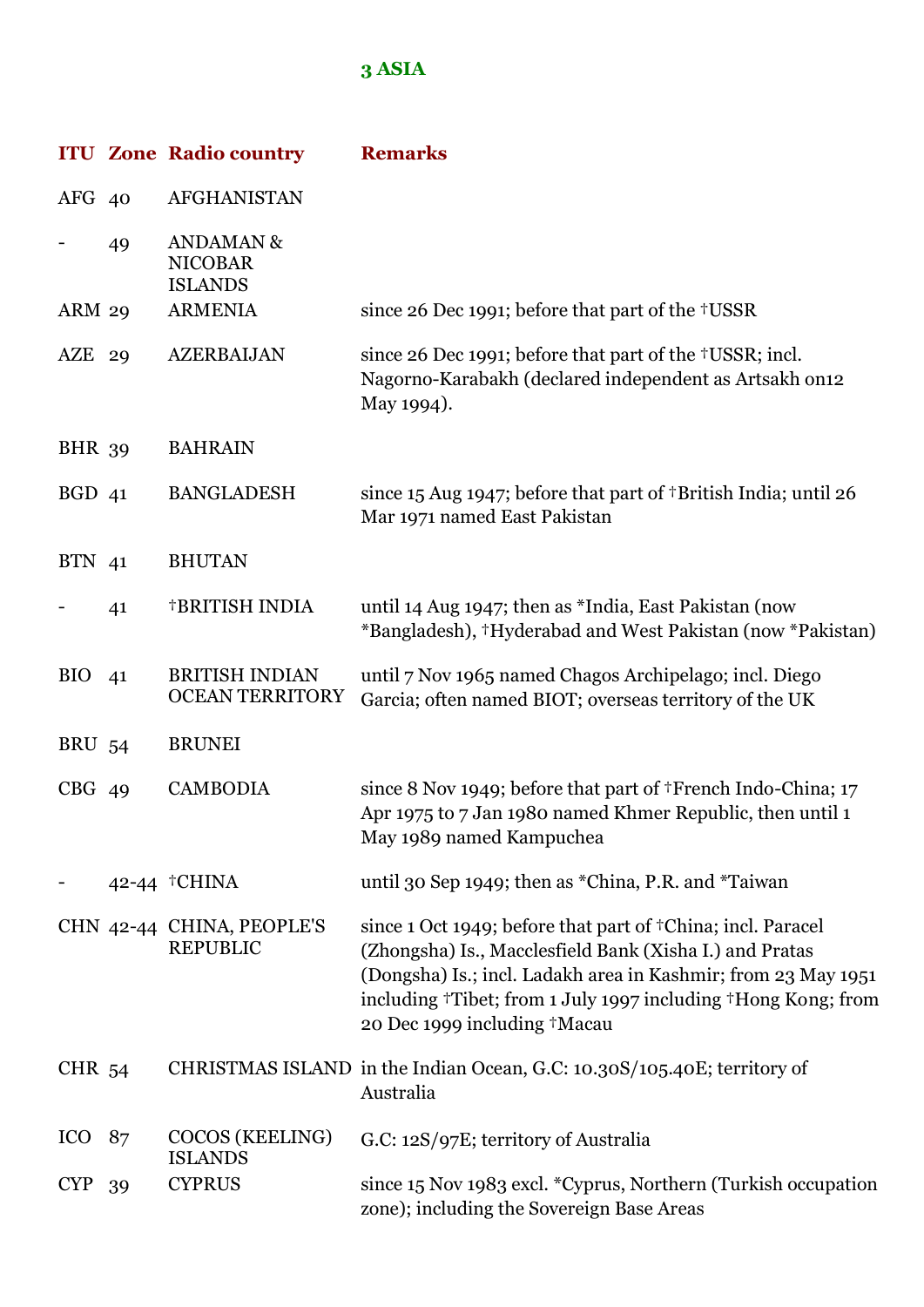|               | 39 | CYPRUS,<br><b>NORTHERN</b>           | since 15 Nov 1983; Turkish occupation zone, unilaterally<br>declared republic, not internationally recognized, but de facto<br>existing as a separate radio country                                                                  |
|---------------|----|--------------------------------------|--------------------------------------------------------------------------------------------------------------------------------------------------------------------------------------------------------------------------------------|
| <b>TMP 54</b> |    | <b>EAST TIMOR</b>                    | since 20 May 2002; also until 16 Jul 1976 as Timor,<br>Portuguese; during the intervening period part of *Indonesia<br>as Timor Timur province (illegal occupation); also known as<br>Timor Loro Sa'e or Timor Leste; excl. *Oecussi |
|               | 49 | <b>†FRENCH INDO-</b><br><b>CHINA</b> | until 7 Nov 1949; since 8 Mar 1949 excl. *Vietnam, since 19 Jul<br>1949 excl. *Laos, and remaining part as *Cambodia from 8 Nov<br>1949                                                                                              |
| GEO 29        |    | <b>GEORGIA</b>                       | since 26 Dec 1991; before that part of the †USSR.                                                                                                                                                                                    |
|               | 41 | <sup>†</sup> GOA                     | until 18 Dec 1961; then part of *India; administratively part of<br>Portuguese India                                                                                                                                                 |
| <b>HKG 44</b> |    | <b>†HONG KONG</b>                    | until 30 June 1997; then part of *China, People's Republic;<br>name in Standard Chinese: Xiang Gang                                                                                                                                  |
|               | 41 | †HYDERABAD                           | 15 Aug 1947 to 17 Sep 1948 a separate radio country, before this<br>period part of †British India, after this period part of *India; a<br>princely state                                                                             |
| <b>IND</b>    | 41 | <b>INDIA</b>                         | since $15$ Aug 1947; before that part of †British India; incl. the<br>part of Kashmir not under Pakistani control; incl.<br>Lakshadweep (Laccadive Is.); since 19 Dec 1961 incl. +Goa;<br>until 17 Sep 1948 excl. †Hyderabad         |
| <b>INS</b>    |    | 51, 54 INDONESIA                     | until 16 Aug 1945 Dutch India; since 1 May 1963 incl. †Dutch<br>New Guinea (West Irian, Irian Jaya); from 17 Jul 1976 to 19<br>May 2002 incl. *East Timor (former Timor, Portuguese)                                                 |
| IRN 40        |    | <b>IRAN</b>                          | $=$ Persia                                                                                                                                                                                                                           |
| IRQ 39        |    | <b>IRAQ</b>                          |                                                                                                                                                                                                                                      |
| <b>ISR</b>    | 39 | <b>ISRAEL</b>                        | since 14 May 1948; before that part of †Palestine;                                                                                                                                                                                   |
|               |    |                                      | incl. the autonomous Palestinian areas.                                                                                                                                                                                              |
| $\bf J$       | 45 | <b>JAPAN</b>                         | since $15$ May 1972 incl. $\dagger$ Ryu Kyu Is.                                                                                                                                                                                      |
| <b>JOR 39</b> |    | <b>JORDAN</b>                        | until 31 Dec 1948 Transjordania; since 14 May 1948 incl. parts<br>of †Palestine outside Israel; cf. *Israel                                                                                                                          |
|               |    | KAZ 30, 31 KAZAKSTAN                 | since 26 Dec 1991; before that part of the †USSR; incl.<br>European part                                                                                                                                                             |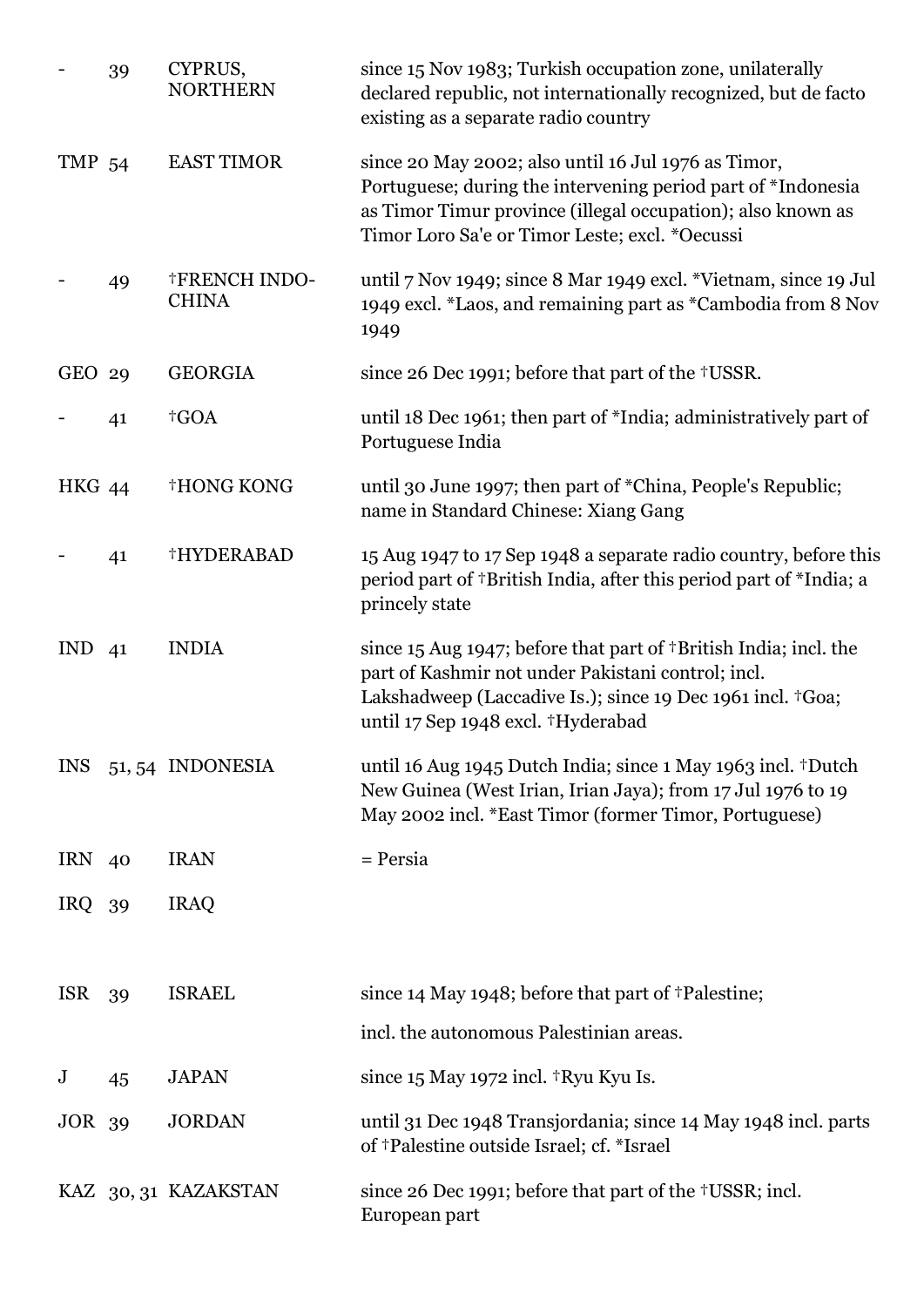|                   | 44 | †KOREA                      | until 14 Aug 1948; then as *Korea, North and *Korea, South                                                                                                                                                                   |
|-------------------|----|-----------------------------|------------------------------------------------------------------------------------------------------------------------------------------------------------------------------------------------------------------------------|
| <b>KRE</b> 44     |    | KOREA, NORTH                | since 15 Aug 1948; before that part of †Korea                                                                                                                                                                                |
| <b>KOR 44</b>     |    | KOREA, SOUTH                | since 15 Aug 1948; before that part of †Korea; incl. Cheju,<br>Paengnyong and Taech'ong Is.                                                                                                                                  |
| <b>KWT 39</b>     |    | <b>KUWAIT</b>               |                                                                                                                                                                                                                              |
| KGZ <sub>31</sub> |    | <b>KYRGYZSTAN</b>           | since 26 Dec 1991; before that part of the †USSR                                                                                                                                                                             |
| LAO $49$          |    | LAOS                        | since 19 Jul 1949; before that part of †French Indo-China                                                                                                                                                                    |
| LBN 39            |    | <b>LEBANON</b>              |                                                                                                                                                                                                                              |
| MAC 44            |    | <sup>†</sup> MACAU          | until 19 Dec 1999; since then part of *China; name in Chinese:<br>Aomen or Oumen.                                                                                                                                            |
|                   | 54 | MALAYSIA,<br><b>EASTERN</b> | since 16 Sep 1963; before that as †Sabah and †Sarawak                                                                                                                                                                        |
| <b>MLA 54</b>     |    | MALAYSIA,<br><b>WESTERN</b> | before 16 Sep 1963 Malaya; 16 Sep 1963 to 8 Aug 1965 incl.<br><i>*Singapore</i>                                                                                                                                              |
| $MLD$ 41          |    | <b>MALDIVES</b>             | incl. Addu Atoll and Gan                                                                                                                                                                                                     |
|                   |    | MNG 32, 33 MONGOLIA         | = Outer Mongolia                                                                                                                                                                                                             |
| <b>BRM</b> 49     |    | <b>MYANMAR (BURMA)</b>      |                                                                                                                                                                                                                              |
|                   |    |                             |                                                                                                                                                                                                                              |
| NPL 41            |    | <b>NEPAL</b>                |                                                                                                                                                                                                                              |
|                   | 54 | <b>OECUSSI</b>              | until 16 Jul 1976 and since 20 May 2002; enclave of *East<br>Timor; during the intervening period part of *Indonesia as part<br>of the Timor Timur province (illegal occupation); also known<br>as Oekussi or Oecussi-Ambeno |
| <b>OMA 39</b>     |    | <b>OMAN</b>                 | incl. Masirah I.; since 30 Nov 1967 incl. Kuria-Muria Island;<br>until 15 Jan 1971 named Muscat & Oman                                                                                                                       |
| PAK 41            |    | <b>PAKISTAN</b>             | since $15$ Aug 1947; before that part of $\dagger$ British India; incl. the<br>part of Kashmir under Pakistani control; until 16 Dec 1971<br>named West Pakistan                                                             |
|                   | 39 | <b>†PALESTINE</b>           | until 13 May 1948; then as *Israel and Transjordania (now in<br>*Jordan); the current autonomous Palestinian areas within<br>*Israel as yet do not qualify for status as a separate radio<br>country                         |
| PHL 50            |    | <b>PHILIPPINES</b>          |                                                                                                                                                                                                                              |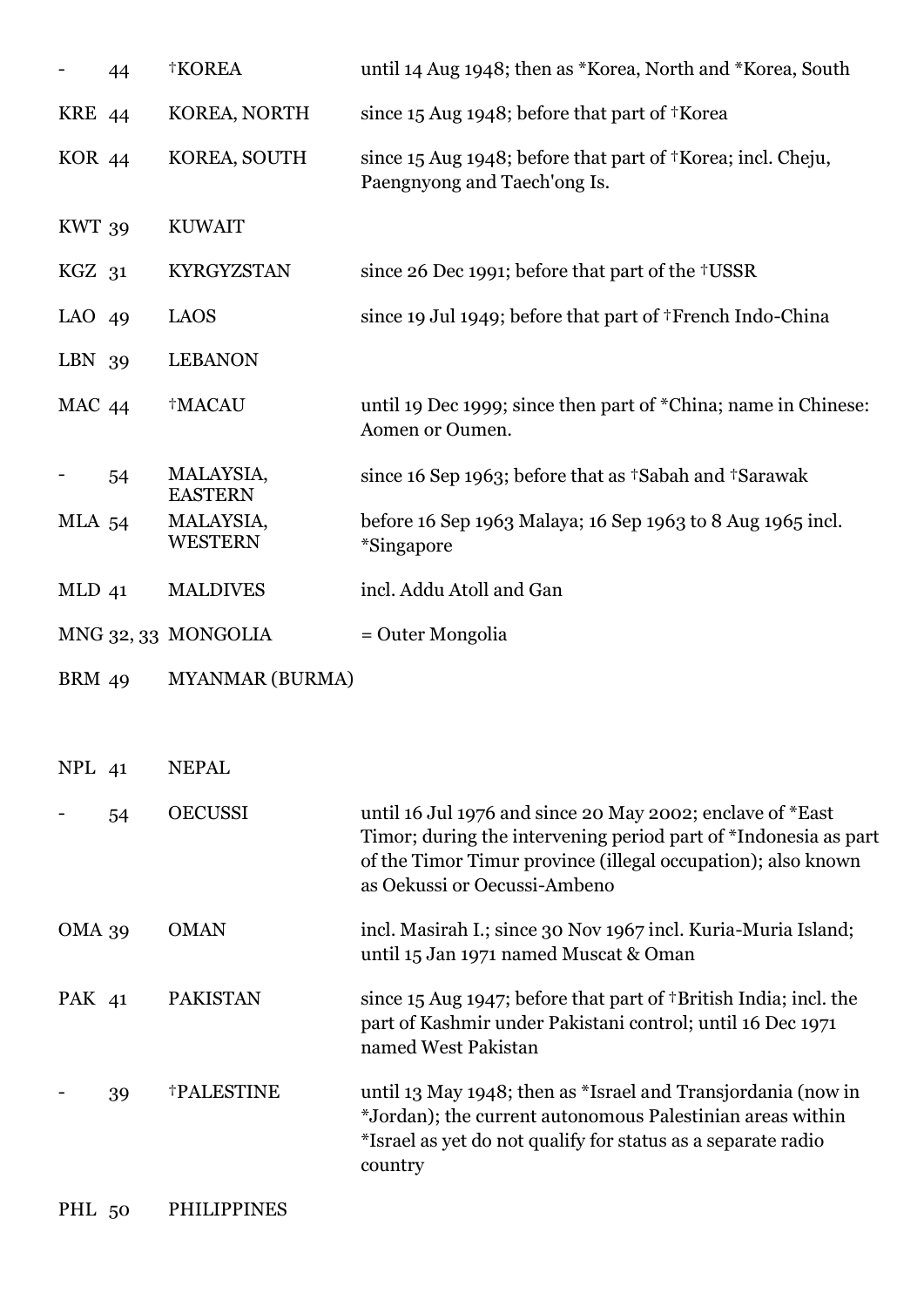| QAT 39        |    | <b>QATAR</b>                          |                                                                                                                                                                                    |
|---------------|----|---------------------------------------|------------------------------------------------------------------------------------------------------------------------------------------------------------------------------------|
|               | 39 | <b>RAS MUSANDAM</b>                   | enclave of *Oman (tip of Musandam Peninsula). Also known as<br>Musandam.                                                                                                           |
| <b>RYU 45</b> |    | <b>†RYUKYU ISLANDS</b>                | until 14 May 1972; then part of Japan; incl. Daito (Borodino)<br>Islands                                                                                                           |
|               | 54 | †SABAH                                | until 15 Sep 1963; then part of *Malaysia, Eastern; officially<br>was named British North Borneo                                                                                   |
|               | 54 | <b>†SARAWAK</b>                       | until 15 Sep 1963; then part of *Malaysia, Eastern                                                                                                                                 |
| <b>ARS</b>    | 39 | <b>SAUDI ARABIA</b>                   | since 1 Dec 1982 incl. Iraq-Saudi Arabia International Zone                                                                                                                        |
|               | 41 | †SIKKIM                               | until 25 Apr 1975; then part of *India                                                                                                                                             |
| SNG           | 54 | <b>SINGAPORE</b>                      | 1 Apr 1945 to 16 Sep 1963 and since 9 Aug 1965; before 1 Apr<br>1945 and 17 Sep 1963 to 8 Aug 1965 part of *Malaysia, Western<br>(Malaya)                                          |
|               | 50 | SPRATLY ISLANDS                       | also named (in Chinese) Nansha (incl. Taiping, Nanwei and<br>Mahuan Is.) or (in Vietnamese) Quân Dao Hoang Sa; also<br>claimed by Taiwan and the Philippines                       |
| $CLN$ 41      |    | <b>SRI LANKA</b>                      | until 21 May 1972 named Ceylon                                                                                                                                                     |
| SYR 39        |    | <b>SYRIA</b>                          | excl. areas under Israeli control (cf. *Israel)                                                                                                                                    |
| <b>TWN 44</b> |    | <b>TAIWAN</b>                         | since 1 Oct 1949; before that part of †China; officially named<br>Republic of China (R.O.C.), in Chinese: Chunghua Minkuo;<br>incl. Penghu (Pescadores), Matsu and Kinmen (Quemoy) |
| TJK 30        |    | <b>TAJIKISTAN</b>                     | since 26 Dec 1991; before that part of the †USSR                                                                                                                                   |
| THA 49        |    | <b>THAILAND</b>                       | until 13 May 1949 named Siam                                                                                                                                                       |
|               |    | 42, 43 TIBET                          | until 22 May 1951; then part of *China, People's Republic as<br>the Xizang Autonomous Region                                                                                       |
| TUR 39        |    | <b>TURKEY</b>                         | incl. European part                                                                                                                                                                |
| TKM 30        |    | TURKMENISTAN                          | since 26 Dec 1991; before that part of the †USSR                                                                                                                                   |
| <b>UAE 39</b> |    | <b>UNITED ARAB</b><br><b>EMIRATES</b> | = Abu Dhabi, Ajman, Dubai, Fujairah, Ras al Khaimah, Sharjah<br>and Umm al Qiwain; until 1 Dec 1971 named Trucial Oman or<br><b>Trucial States</b>                                 |
| UZB 30        |    | <b>UZBEKISTAN</b>                     | since 26 Dec 1991; before that part of the †USSR                                                                                                                                   |
| <b>VTN 49</b> |    | <b>VIETNAM</b>                        | since 8 Mar 1949; before that part of †French Indo-China;                                                                                                                          |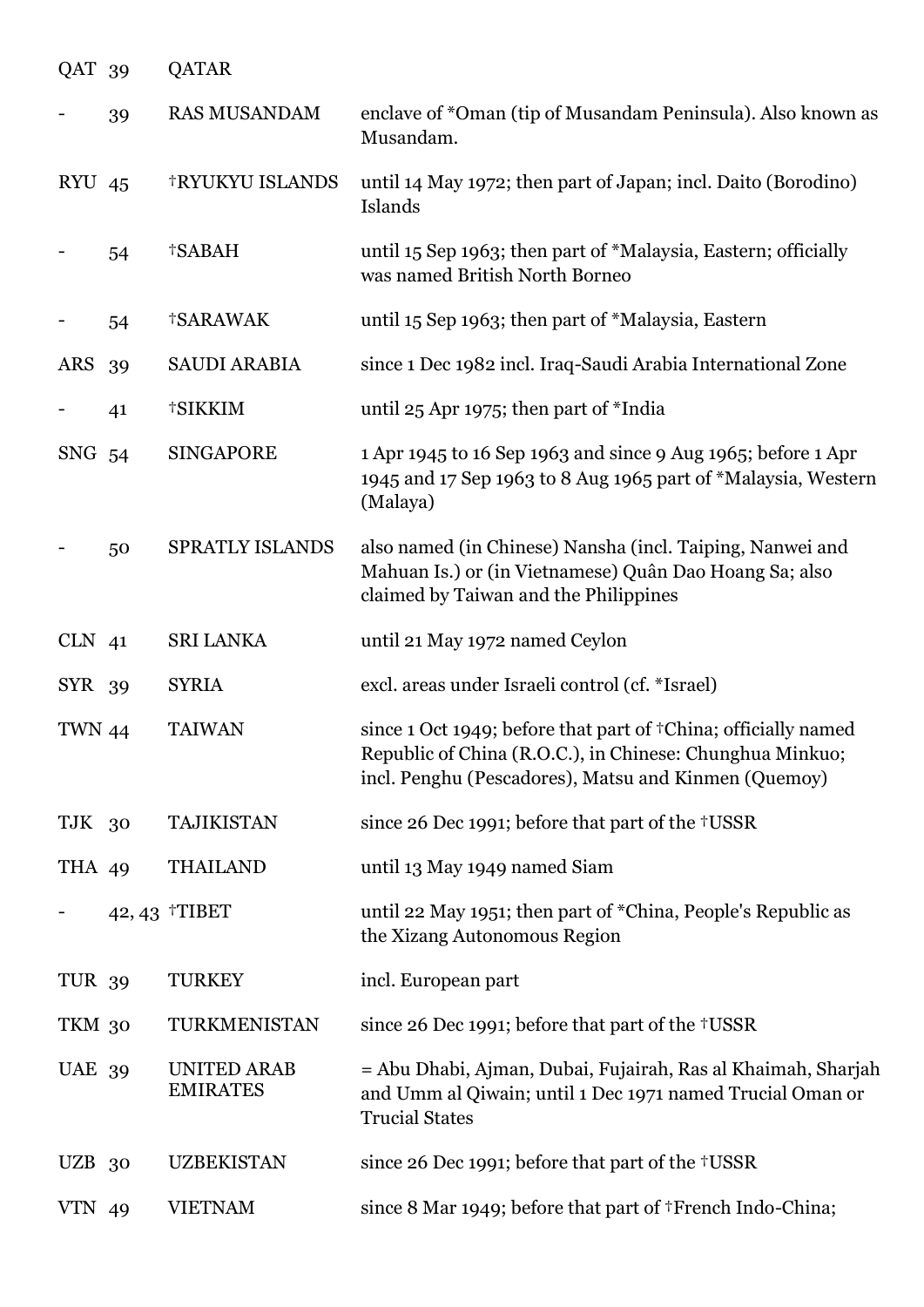|               | 49 | †VIETNAM, NORTH | 21 Jul 1954 to 2 Jul 1976 a separate radio country; before and<br>after this period part of *Vietnam                                                                                                                                |
|---------------|----|-----------------|-------------------------------------------------------------------------------------------------------------------------------------------------------------------------------------------------------------------------------------|
|               | 49 | †VIETNAM, SOUTH | 21 Jul 1954 to 2 Jul 1976 a separate radio country, before and<br>after this period part of *Vietnam                                                                                                                                |
| <b>YEM 39</b> |    | YEMEN           | since 22 May 1990; before that as <sup>†</sup> Yemen, North and †Yemen,<br>South                                                                                                                                                    |
|               | 39 | †YEMEN, NORTH   | until 21 May 1990; then part of *Yemen; incl. Kamaran Island<br>(disputed); officially named Yemen Arab Rep.                                                                                                                        |
| <b>YMS</b> 39 |    | †YEMEN, SOUTH   | until 21 May 1990; then part of *Yemen; incl. Perim Island;<br>since 30 Nov 1967 incl. Socotra Is.; until 30 Nov 1967 known as<br>Aden Protectorate and South Arabian Federation; until 1963<br>known as Aden and Aden Protectorate |
|               |    |                 | Asia total: $57 + 17$ radio countries                                                                                                                                                                                               |

## **4 OCEANIA (Pacific)**

|            |    | <b>ITU Zone Radio country</b>               | <b>Remarks</b>                                                                                                                                       |
|------------|----|---------------------------------------------|------------------------------------------------------------------------------------------------------------------------------------------------------|
| $AUS$ ---  |    | <b>AUSTRALIA</b>                            | incl. Tasmania, Lord Howe Island, Coral Sea Islands                                                                                                  |
|            | 65 | <b>†CANTON &amp;</b><br><b>ENDERBURY</b>    | until 1979; under joint US/British administration 1939-1979,<br>then part of the *Phoenix Is. within Kiribati as the Kanton and<br>Enderbury atolls  |
|            |    | 64, 65 $\text{tCAROLINE}$<br><b>ISLANDS</b> | until 31 Dec 1980; since 10 May 1979 excl. *Micronesia,<br>Federated States of, and the remaining territory as *Palau from<br>1 Jan 1981             |
| <b>CPT</b> | 10 | <b>CLIPPERTON</b><br><b>ISLAND</b>          | island off the SW coast of Mexico, G.C: 10.17N/109.13W;<br>French administration                                                                     |
| CKH 63     |    | <b>COOK ISLANDS</b>                         | Rarotonga, etc.; incl. Palmerston                                                                                                                    |
|            | 51 | <b>†DUTCH NEW</b><br><b>GUINEA</b>          | until 30 Apr 1963; then part of *Indonesia as Irian Jaya; = West<br>Papua; from 1 Oct 1962 named West Irian (Irian Barat) under<br>UN administration |
| PAQ 63     |    | <b>EASTER ISLAND</b>                        | incl. Sala y Gómez Island; also called Rapa Nui; administered<br>by *Chile as the Isla de la Pascua province                                         |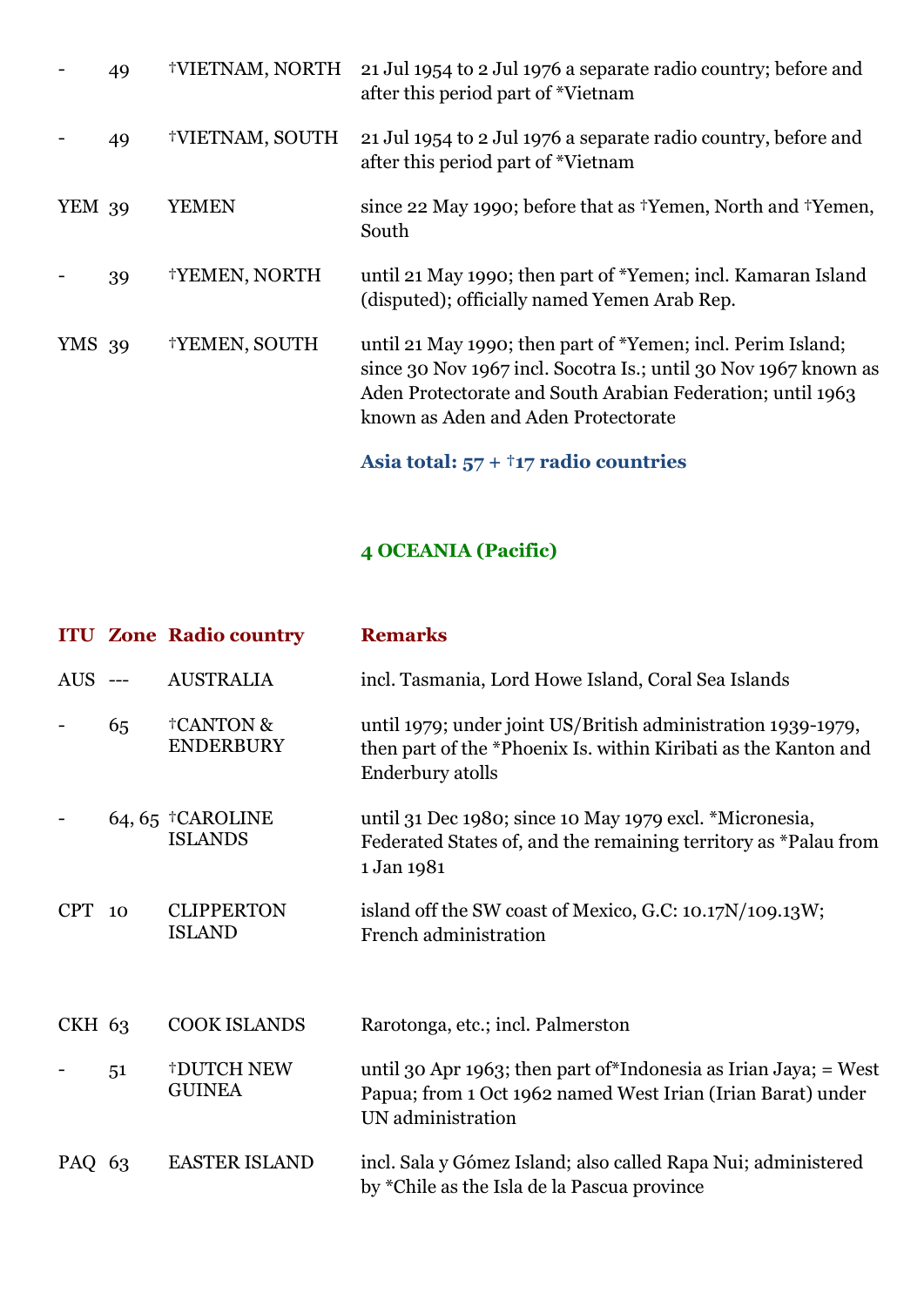| FJI            | 56 | <b>FIJI</b>                                      |                                                                                                                                                                                                                                       |
|----------------|----|--------------------------------------------------|---------------------------------------------------------------------------------------------------------------------------------------------------------------------------------------------------------------------------------------|
| OCE 63         |    | FRENCH POLYNESIA                                 | Tahiti                                                                                                                                                                                                                                |
| GIL            | 65 | <b>†GILBERT &amp; ELLICE</b><br><b>ISLANDS</b>   | until 31 Dec 1975; then as Gilbert Is. (now *Kiribati) and<br><i>*</i> Tuvalu                                                                                                                                                         |
| <b>GUM 64</b>  |    | <b>GUAM</b>                                      | US territory                                                                                                                                                                                                                          |
| <b>HW</b><br>A | 61 | <b>HAWAII</b>                                    | US state; incl. Midway Islands (US territory)                                                                                                                                                                                         |
| <b>HWL 61</b>  |    | <b>ISLANDS</b>                                   | HOWLAND & BAKER G.C: 0.48N/176.38W and 0.13N/176.31W; US territories                                                                                                                                                                  |
| JAR 62         |    | <b>JARVIS ISLAND</b>                             | G.C: $0.22S/160.03W$ ; US territory                                                                                                                                                                                                   |
| <b>JON 61</b>  |    | <b>JOHNSTON ATOLL</b>                            | G.C: 16.45N/169.31W; US territory as Johnston and Sand<br>Islands                                                                                                                                                                     |
| KIR 65         |    | <b>KIRIBATI</b>                                  | since 1 Jan 1976; before that part of the †Gilbert & Ellice Is.;<br>until 11 Jul 79 named Gilbert Islands; incl. Banaba (Ocean Is.);<br>*Line Is., Northern, *Line Is., Southern and the *Phoenix Is.<br>are separate radio countries |
|                | 61 | LINE ISLANDS,<br><b>NORTHERN</b>                 | incl. Teraina (Washington), Tabuaeran (Fanning), and<br>Kiritimati (Christmas) islands; since 11 Jul 1979 administered<br>by Kiribati; excl. *Palmyra and Kingman Reef                                                                |
|                | 62 | LINE ISLANDS,<br><b>SOUTHERN</b>                 | = Malden, Starbuck, Caroline, Flint and Vostok islands; since<br>11 Jul 1979 administered by Kiribati; excl. *Jarvis                                                                                                                  |
| <b>MRL 65</b>  |    | <b>MARSHALL</b><br><b>ISLANDS</b>                | incl. Enewetak, Bikini, Kwajalein; since 21 Oct 1986 republic,<br>before that US-administered UN trusteeship                                                                                                                          |
|                |    | FSM 64, 65 MICRONESIA,<br>FEDERATED STATES<br>OF | since 10 May 1979; before that part of the <sup>+</sup> Caroline Is.; incl.<br>Kosrae, Pohnpei (Ponape), Truk (Chuuk) and Yap; until 3 Nov<br>1986 US-administered UN Trusteeship                                                     |
|                | 90 | <b>MINAMI TORI</b><br><b>SHIMA</b>               | $=$ Marcus Island; G.C: 24.16N/154E; to Japan, before 27 June<br>1968 under US administration                                                                                                                                         |
| <b>NRU 65</b>  |    | <b>NAURU</b>                                     |                                                                                                                                                                                                                                       |
| NCL 56         |    | NEW CALEDONIA                                    | incl. Chesterfield, Hunter, Loyauté, Sable, Walpole Is.                                                                                                                                                                               |
| NZL 60         |    | <b>NEW ZEALAND</b>                               | incl. Antipodes, Auckland, Bounty, Campbell, Chatham,<br>Kermadec islands                                                                                                                                                             |
| NIU            | 62 | <b>NIUE</b>                                      | G.C: 19.02S/169.52W; self-governing island in free association<br>with New Zealand                                                                                                                                                    |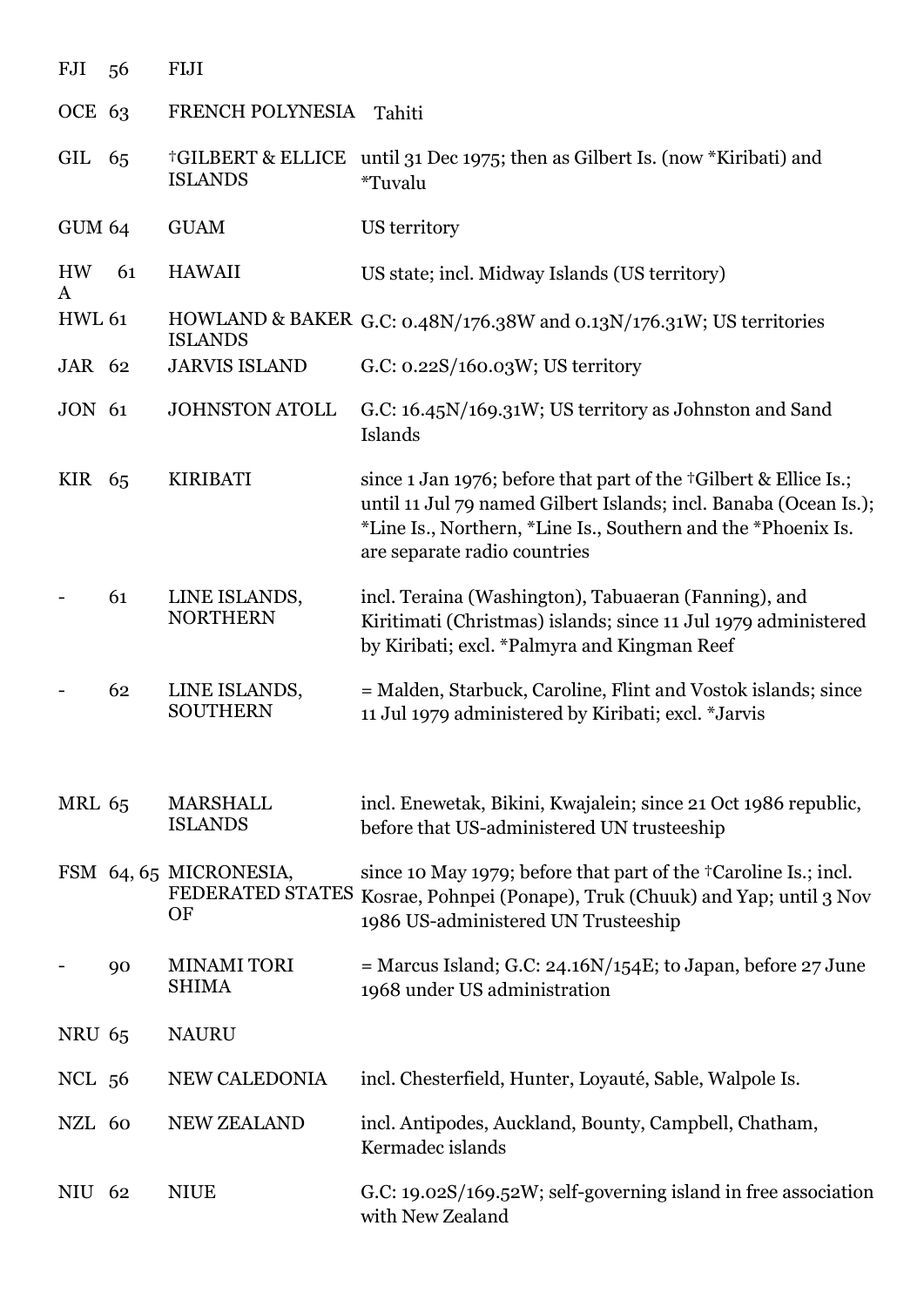| NFK 60        |    | NORFOLK ISLAND                                      | external territory of Australia                                                                                                                                              |
|---------------|----|-----------------------------------------------------|------------------------------------------------------------------------------------------------------------------------------------------------------------------------------|
| <b>MRA 64</b> |    | <b>NORTHERN</b><br><b>MARIANA</b><br><b>ISLANDS</b> | incl. Saipan and Tinian; US commonwealth territory                                                                                                                           |
|               | 45 | <b>OGASAWARA</b>                                    | incl. Kazan Retto (Volcano Islands, incl. Iwo Jima) and<br>Ogasawara Gunto (Bonin Islands); to Japan, before 27 June<br>1968 under US administration                         |
|               | 64 |                                                     | OKINO TORI SHIMA = Parece Vela; G.C: 20.25N/136.00E; to Japan, before 27 June<br>1968 under US administration                                                                |
| <b>PLW 64</b> |    | <b>PALAU</b>                                        | since 1 Jan 1981; before that part of the <sup>+</sup> Caroline Islands,<br>before 1 October 1994 under US-administered UN trusteeship                                       |
| PLM 61        |    | <b>PALMYRA</b>                                      | = Palmyra Atoll and nearby Kingman Reef; G.C:<br>5.52N/162.05W; both US territories                                                                                          |
| PNG 51        |    | PAPUA NEW<br><b>GUINEA</b>                          | incl. Admiralty Islands, Bismarck Archipelago and Louisiade<br>Archipelago; before 1972 known as Papua & New Guinea                                                          |
| <b>PHX 62</b> |    | PHOENIX ISLANDS                                     | = Gardner, Sydney (Manra) and neighbouring islands; from 11<br>Jul 1979 incl. †Canton (now Kanton or Abariringa) and<br>Enderbury and transferred to Kiribati administration |
| PTC 63        |    | PITCAIRN ISLANDS                                    | incl. Ducie, Henderson and Oeno; overseas territory of the UK                                                                                                                |
| <b>SMA 62</b> |    | SAMOA, AMERICAN                                     | = Eastern Samoa; incl. Tutuila, Manu'a Islands, Swains Island                                                                                                                |
| SMO 62        |    | <b>SAMOA</b>                                        | incl. Savai'i, Upolu, Manono, Apolima; before July 1997 known<br>as Western Samoa                                                                                            |
| $SLM$ 51      |    |                                                     | SOLOMON ISLANDS incl. Santa Cruz Islands                                                                                                                                     |
| TKL 62        |    | <b>TOKELAU</b>                                      | until 6 May 1946 named Union Islands; = Atafu, Fakaofo,<br>Nukunono; territory of New Zealand                                                                                |
| TON 62        |    | <b>TONGA</b>                                        |                                                                                                                                                                              |
| TUV 65        |    | <b>TUVALU</b>                                       | since $1$ Jan 1976; before that the Ellice part of $\dagger$ Gilbert & Ellice<br>Islands                                                                                     |
| VUT 56        |    | <b>VANUATU</b>                                      | incl. Banks Islands; until 29 Jul 1980 named New Hebrides                                                                                                                    |
| <b>WAK 65</b> |    | <b>WAKE ISLAND</b>                                  | G.C: 19.17N/166.36E; US territory                                                                                                                                            |
| <b>WAL 62</b> |    | <b>WALLIS &amp; FUTUNA</b>                          | French overseas territory                                                                                                                                                    |

**Oceania total: 39 + †4 radio countries**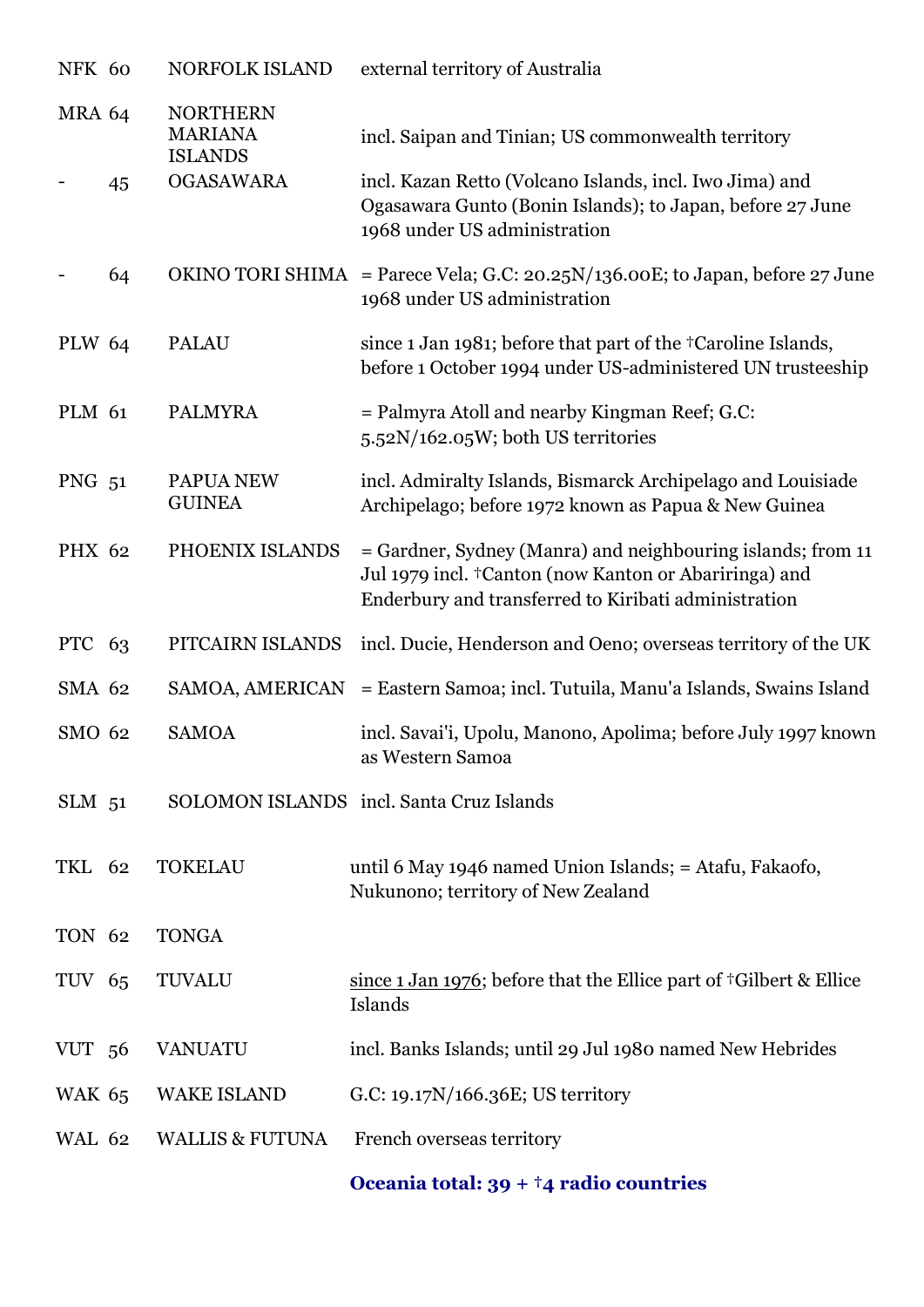## **5 NORTH AMERICA**

|                  |             | <b>ITU Zoe Radio country</b>    | <b>Remarks</b>                                                         |
|------------------|-------------|---------------------------------|------------------------------------------------------------------------|
| ALS 1            |             | ALASKA                          | incl. Aleutian Islands                                                 |
| <b>BER</b> 11    |             | <b>BERMUDA</b>                  |                                                                        |
|                  |             | CAN --- CANADA                  | since 1 Apr 1949 incl. †Newfoundland and Labrador                      |
|                  |             | GRL 5,75 GREENLAND              |                                                                        |
|                  | $\mathbf Q$ | †NEWFOUNDLAND                   | until 31 Mar 1949; after that a province of *Canada; incl.<br>Labrador |
| SPM <sub>9</sub> |             | ST. PIERRE &<br><b>MIQUELON</b> |                                                                        |
| USA 6-8          |             | <b>USA</b>                      | excl. *Alaska and *Hawaii                                              |
|                  |             |                                 | North America total: $6 + \dagger$ 1 radio countries                   |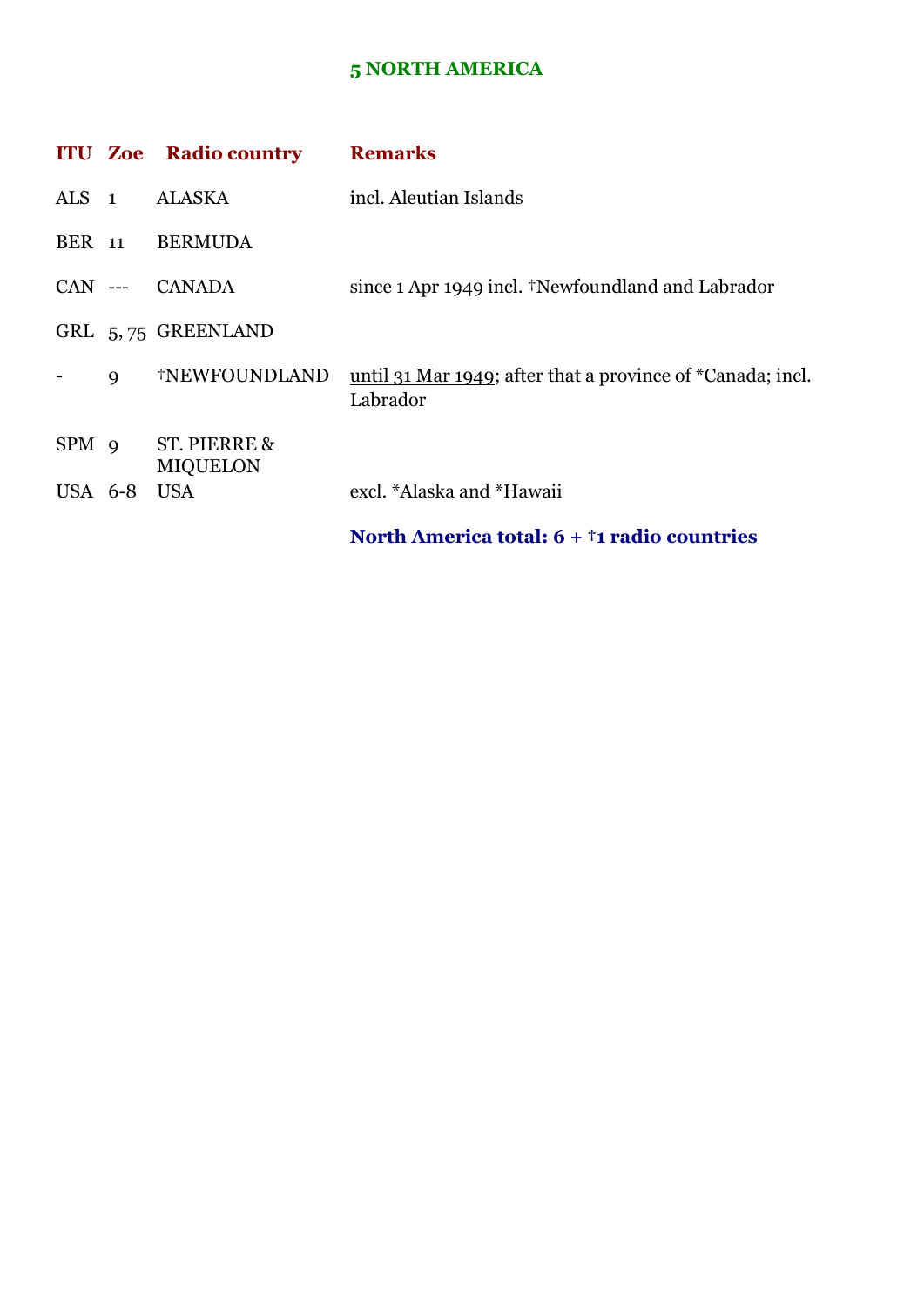#### **6 CENTRAL AMERICA**

|               | e  | <b>ITU Zon Radio country</b>           | <b>Remarks</b>                                                                                                     |
|---------------|----|----------------------------------------|--------------------------------------------------------------------------------------------------------------------|
| AIA           | 11 | <b>ANGUILLA</b>                        | since 27 Feb 1967; before that part of the <sup>†</sup> Leeward Is.                                                |
| ATG 11        |    | <b>ANTIGUA &amp;</b><br><b>BARBUDA</b> | since 27 Jul 1967; before that part of the <sup>+</sup> Leeward Is.; incl.<br>Redonda                              |
| <b>ABW 11</b> |    | <b>ARUBA</b>                           | since 1 Jan 1986; before that part of the Netherlands Antilles                                                     |
|               | 11 | <b>AVES</b>                            | also known as Isla Aves or Bird Island; G.C: 15.42N/63.38W;<br>Venezuelan administration, also claimed by Dominica |
| <b>BAH</b> 11 |    | <b>BAHAMAS</b>                         |                                                                                                                    |
| <b>BRB</b>    | 11 | <b>BARBADOS</b>                        |                                                                                                                    |
| BLZ           | 10 | <b>BELIZE</b>                          | until 31 May 1973 named British Honduras                                                                           |
| <b>BES</b>    | 11 | <b>BONAIRE</b>                         | until 9 Oct 2010 part of the Netherlands Antilles. Now part of<br>the Caribbean Netherlands                        |
| CYM 11        |    | <b>CAYMAN ISLANDS</b>                  |                                                                                                                    |
| CTR 11        |    | <b>COSTA RICA</b>                      | incl. Isla del Coco                                                                                                |
| $CUB$ 11      |    | <b>CUBA</b>                            | incl. the Guantánamo Base                                                                                          |
| <b>CUW 11</b> |    | <b>CURAÇÃO</b>                         | since 10 Oct 2010; before that part of the Netherlands Antilles                                                    |
| DMA 11        |    | <b>DOMINICA</b>                        |                                                                                                                    |
| <b>DOM 11</b> |    | <b>DOMINICAN</b><br><b>REPUBLIC</b>    |                                                                                                                    |
| <b>SLV</b>    | 11 | <b>EL SALVADOR</b>                     |                                                                                                                    |
| GRD 11        |    | <b>GRENADA</b>                         | since 3 Mar 1967; before that part of the †Windward Is.; incl.<br>Carriacou and Southern Grenadines                |
| GDL 11        |    | <b>GUADELOUPE</b>                      | incl. Désirade, Îles des Saintes and Marie-Galante                                                                 |
| GTM 10        |    | <b>GUATEMALA</b>                       |                                                                                                                    |
| <b>HTI</b>    | 11 | HAÏTI                                  |                                                                                                                    |
| <b>HND 11</b> |    | <b>HONDURAS</b>                        | since 2 Sep 1972 incl. <sup>†</sup> Swan Islands (now Islas Santanilla)                                            |
| $JMC$ 11      |    | <b>JAMAICA</b>                         | incl. Pedro Cays                                                                                                   |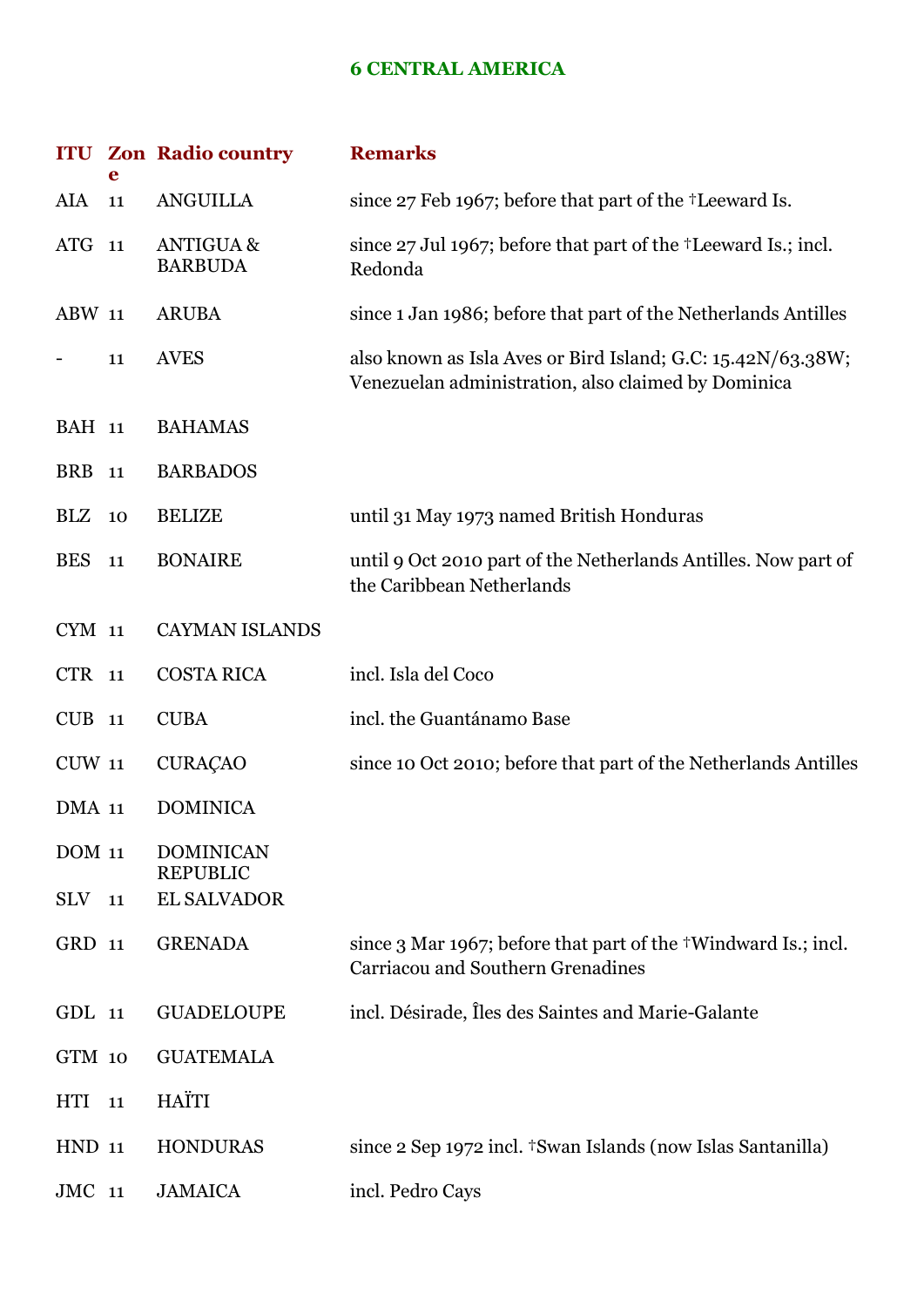| <b>MRT</b> 11 |    | <b>MARTINIQUE</b>                                         |                                                                                                                                                                                                                                                                                                          |
|---------------|----|-----------------------------------------------------------|----------------------------------------------------------------------------------------------------------------------------------------------------------------------------------------------------------------------------------------------------------------------------------------------------------|
| MEX 10        |    | <b>MEXICO</b>                                             | incl. Isla de Guadalupe and Islas de Revillagigedo.                                                                                                                                                                                                                                                      |
| <b>MSR 11</b> |    | <b>MONTSERRAT</b>                                         | since 27 Feb 1967; before that part of the <sup>†</sup> Leeward Is.                                                                                                                                                                                                                                      |
|               | 11 | NAVASSA ISLAND                                            | G.C: $18.25N/75.01W$ ; US administration                                                                                                                                                                                                                                                                 |
| ATN 11        |    | †NETHERLANDS<br><b>ANTILLES</b>                           | until 9 Oct 2010                                                                                                                                                                                                                                                                                         |
| NCG 11        |    | <b>NICARAGUA</b>                                          | incl. Islas del Maíz                                                                                                                                                                                                                                                                                     |
| <b>PNR</b> 11 |    | <b>PANAMA</b>                                             |                                                                                                                                                                                                                                                                                                          |
| PTR 11        | 11 | <b>†PANAMA CANAL</b><br><b>ZONE</b><br><b>PUERTO RICO</b> | until 30 Sep 1979; since then part of *Panama                                                                                                                                                                                                                                                            |
| <b>BES</b>    | 11 | <b>SABA</b>                                               | until 9 Oct 2010 part of the Netherlands Antilles. Now part of<br>the Caribbean Netherlands                                                                                                                                                                                                              |
|               | 11 | <b>SAN ANDRES &amp;</b><br><b>PROVIDENCIA</b>             | incl. Bajo Nuevo, Cayos de Albuquerque, Serranilla Bank, and<br>since 17 Sep 1981 Quita Sueño Bank, Roncador Cay, and<br>Serrana Bank (previously contested); departamento of<br>Colombia; the Serranilla Bank is often considered a Colombian<br>possession, but this has not been confirmed by treaty; |
| <b>BLM</b> 11 |    | <b>ST. BARTHELEMY</b>                                     | French Overseas Collectivity since 1 January 2012                                                                                                                                                                                                                                                        |
| <b>SCN</b>    | 11 | <b>ST. KITTS-NEVIS</b>                                    | since 27 Feb 1967; before that part of the <sup>†</sup> Leeward Is.                                                                                                                                                                                                                                      |
| $LCA$ 11      |    |                                                           |                                                                                                                                                                                                                                                                                                          |
|               |    | <b>ST. LUCIA</b>                                          | since 1 Mar 1967; before that part of the †Windward Is.                                                                                                                                                                                                                                                  |
| <b>MAF</b> 11 |    | <b>ST. MARTIN</b>                                         | French Overseas Collectivity since 15 July 2007. Northern part<br>of Sint Maarten.                                                                                                                                                                                                                       |
| <b>VCT</b>    | 11 | ST. VINCENT                                               | since 1 Jun 1967; before that part of the †Windward Is.                                                                                                                                                                                                                                                  |
| <b>BES</b>    | 11 | <b>SINT EUSTATIUS</b>                                     | until 9 Oct 2010 part of the Netherlands Antilles. Now part of<br>the Caribbean Netherlands                                                                                                                                                                                                              |
| SXM 11        |    | <b>SINT MAARTEN</b>                                       | since 10 Oct 2010; before that part of the Netherlands Antilles.<br>Southern part of Saint Martin.                                                                                                                                                                                                       |
|               | 11 | <b>†SWAN ISLANDS</b>                                      | until 1 Sep 1972; then part of *Honduras as Islas de El Cisne,<br>later named Islas Santanilla                                                                                                                                                                                                           |
| TRD           | 11 | TRINIDAD &<br><b>TOBAGO</b>                               |                                                                                                                                                                                                                                                                                                          |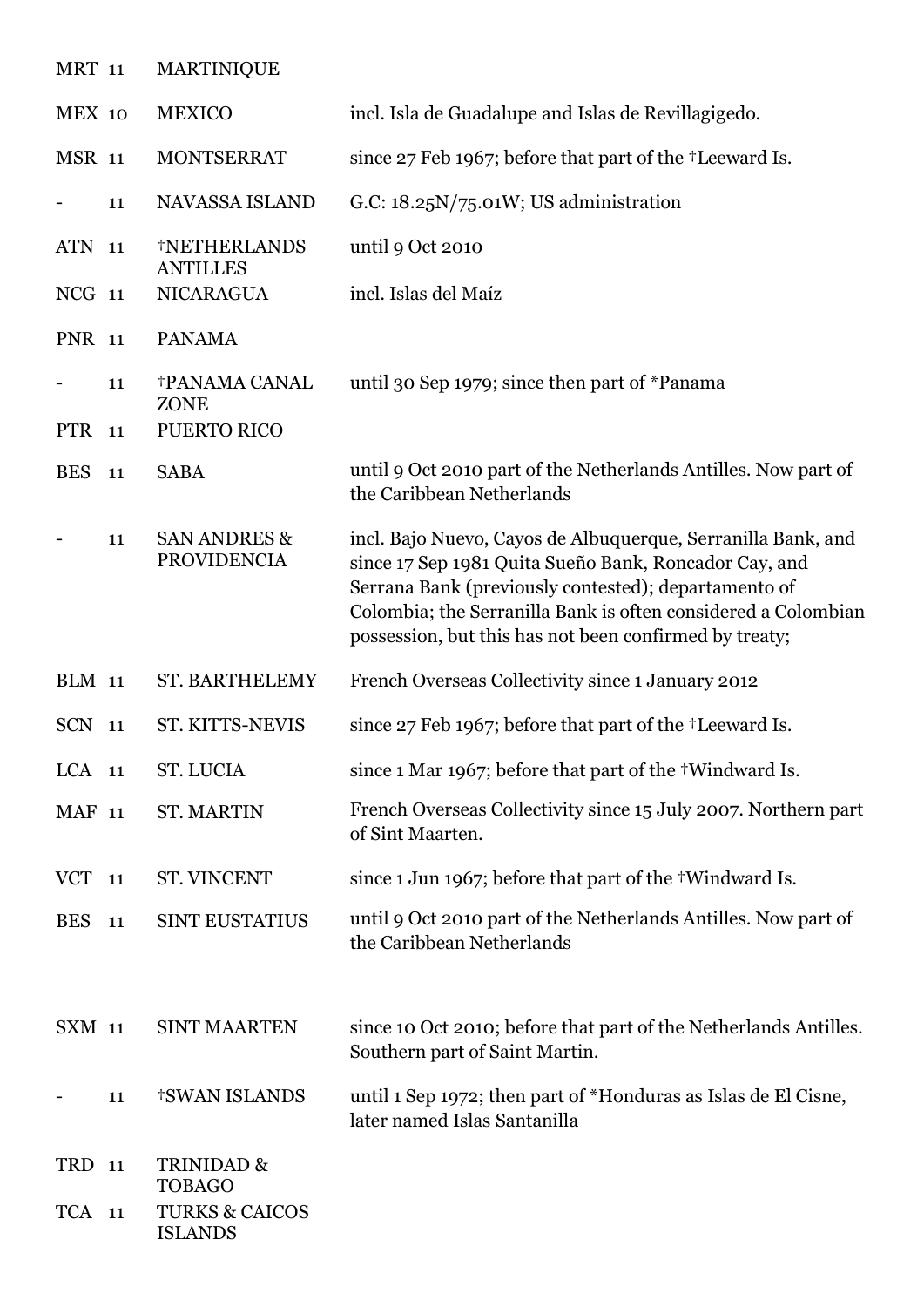| $VIR$ 11   |       | VIRGIN ISLANDS,<br><b>AMERICAN</b> | main islands: St. Croix, St. John and St. Thomas                                                                                                          |
|------------|-------|------------------------------------|-----------------------------------------------------------------------------------------------------------------------------------------------------------|
| VRG 11     |       | VIRGIN ISLANDS,<br><b>BRITISH</b>  | = Anegada, Tortola, Virgin Gorda and neighbouring islands                                                                                                 |
| <b>IOB</b> | $-11$ | †WINDWARD<br><b>ISLANDS</b>        | until 30 May 1967; since 1 Mar 1967 excl. *St. Lucia, since 3<br>Mar 1967 excl. *Grenada and remaining part as *St. Vincent<br>from $1 \text{ Jun } 1967$ |

**Central America total: 41 + †4 radio countries**

## **7 SOUTH AMERICA**

|          |           | <b>ITU Zon Radio country</b> | <b>Remarks</b>                                                    |
|----------|-----------|------------------------------|-------------------------------------------------------------------|
| ARG 14,  | 16        | <b>ARGENTINA</b>             |                                                                   |
| BOL      | 12,<br>14 | <b>BOLIVIA</b>               |                                                                   |
| B        | ---       | <b>BRAZIL</b>                | incl. Fernando de Noronha and Rocas                               |
| CHL 14,  | 16        | <b>CHILE</b>                 | excl. *Desventurados, *Juan Fernández and *Easter Island          |
| $CLM$ 12 |           | <b>COLOMBIA</b>              | incl. Isla Malpelo; excl. *San Andrés & Providencia               |
|          | 14        | <b>DESVENTURADOS</b>         | = Isla San Ambrosio and Isla San Félix (adm. by Chile)            |
| $EQA$ 12 |           | <b>ECUADOR</b>               | excl. *Galápagos                                                  |
| FLK 16   |           |                              | FALKLAND ISLANDS also known as Islas Malvinas                     |
| GUF 12   |           | FRENCH GUYANA                |                                                                   |
| GAL 12   |           | <b>GALAPAGOS</b>             | = Archipiélago de Colón; often considered as part of Oceania      |
| GUY 12   |           | <b>GUYANA</b>                | until 25 May 1966 British Guyana                                  |
|          | 14        | <b>JUAN FERNANDEZ</b>        | (adm. by Chile)                                                   |
| PRG 14   |           | <b>PARAGUAY</b>              |                                                                   |
| PRU 12   |           | <b>PERU</b>                  |                                                                   |
|          | 13        | <b>SÃO PAULO</b>             | São Pedro e São Paulo = Brazilian islands at G.C:<br>0.56N/29.22W |
| SUR 12   |           | <b>SURINAME</b>              | formerly also named Dutch Guiana                                  |